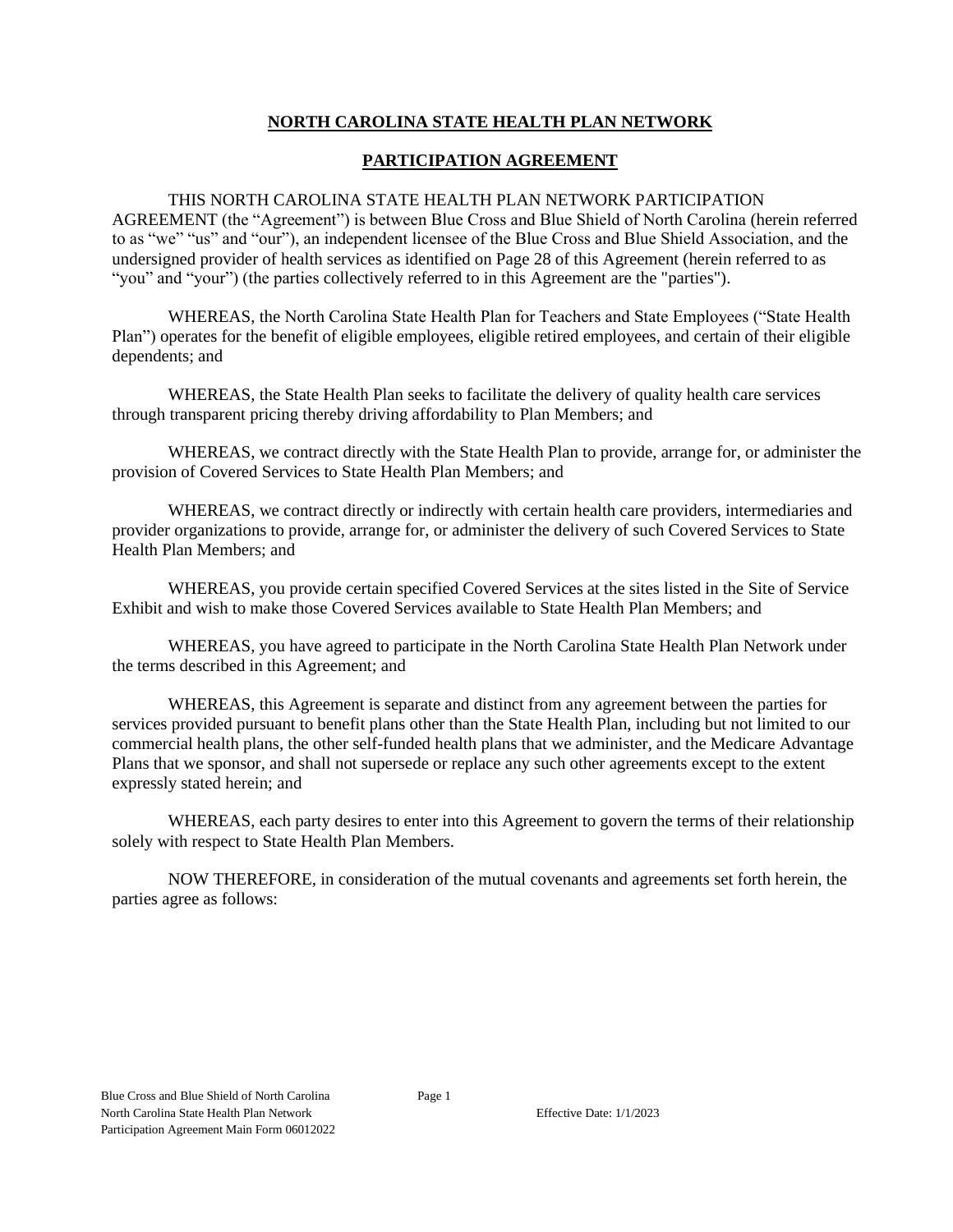#### **1. GENERAL DEFINITIONS.**

The following are general definitions of technical insurance, managed care, or other terms which apply to this Agreement and will be construed consistent with definitions included in the applicable evidence of coverage. Terms not specifically defined in this Agreement may be defined as set forth in our Policies and Procedures, Benefit Plan materials, or other written materials, as applicable.

1.1. "Affiliate" means any of our direct or indirect subsidiaries or the direct or indirect subsidiaries of our ultimate corporate parent company.

1.2. "Application" means the application materials required for submission to Blue Cross and Blue Shield of North Carolina to be considered for credentialing and acceptance for participation in its Provider Network(s), as may be changed from time to time.

1.3. "Blue Cross and Blue Shield of North Carolina," "we," "us," and "our" means, as applicable, any one or more of the following: (i) Blue Cross and Blue Shield of North Carolina; or (ii) any corporate parent, subsidiary, or affiliate of Blue Cross and Blue Shield of North Carolina and/or a joint venturer or other entity contracted with Blue Cross and Blue Shield of North Carolina that has been added to this Agreement by Written Notice to you from Blue Cross and Blue Shield of North Carolina.

1.4. "Blues Plan" means any health insurance company that (a) has been licensed by the Blue Cross Blue Shield Association to use the Blue Cross and/or Blue Shield marks and (b) is not Blue Cross Blue Shield of North Carolina.

1.5. "Benefit Plan" means the particular set of health benefits and services approved by the State Health Plan Board of Trustees in accordance with N.C.G.S. 135-48.22(1) and provided as set forth in an applicable evidence of coverage, that is issued to a State Health Plan Member that describes the terms, conditions, limitations, exclusions, benefits, rights and obligations relating to the State Health Plan Member's health benefits and services, including services made available through our participation in the BlueCard/InterPlan program, BCBS Association National Quality Program, or other program coordinated with Blue Cross and Blue Shield of North Carolina. The evidence of coverage may be issued by the State Health Plan, us, an Affiliate, or other entities designated by us via notice to you, and may be administered by any of these parties. The only Benefit Plans subject to this Agreement are the self-funded plans offered by the State Health Plan.

1.6. "Coinsurance" means the percentage or other calculation of the amount otherwise due to you under this Agreement that is indicated in the Benefit Plan and is due and payable by the State Health Plan Member, if any.

1.7. "Copayment" means the fixed dollar amount indicated in the Benefit Plan that a State Health Plan Member may be required to pay toward the cost of a Covered Service.

1.8. "Covered Services" means the benefits and services, goods, equipment and supplies specified in the Benefit Plan to which State Health Plan Members are entitled in accordance with the terms and conditions thereof. Nothing in this Agreement shall obligate the State Health Plan to expand these Covered Services or provide coverage for other Health Care Services absent approval by the Board of Trustees pursuant to N.C.G.S. §§ 135-48.22 and 135-48.30.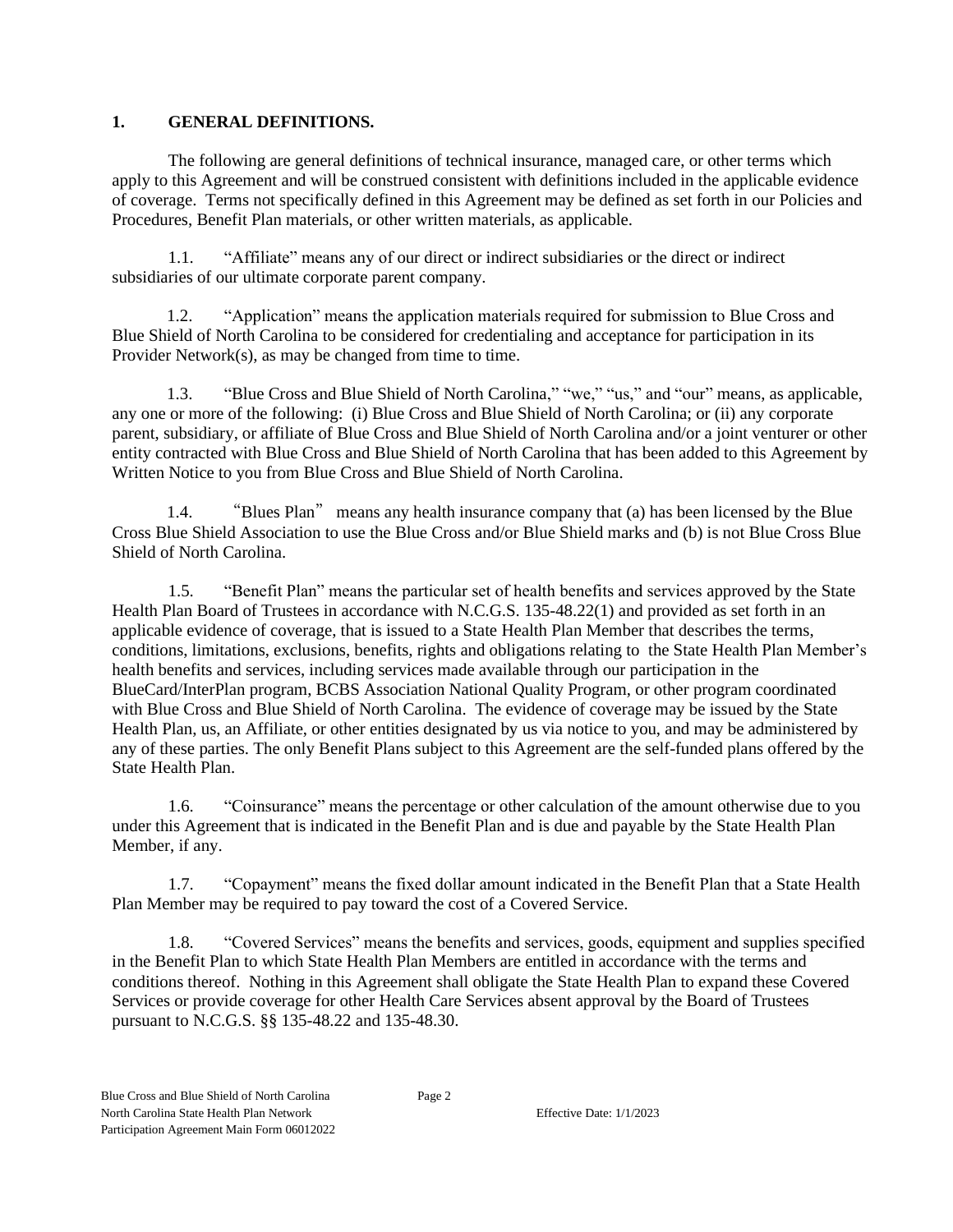1.9. "Deductible" means the amount indicated in the Benefit Plan that the State Health Plan Member may be required to pay for Covered Services before benefit payments begin for all or part of the remaining Covered Services.

1.10. "Electronic Communications" means electronic communication through email, provider website, facsimile, or within our Policies and Procedures of any notice, other than that requiring Written Notice hereunder.

1.11. "Emergency" or "Emergency Medical Condition" means a medical condition manifesting itself by acute symptoms of sufficient severity, including, but not limited to, severe pain, or by acute symptoms developing from a chronic medical condition that would lead a prudent layperson, possessing an average knowledge of health and medicine, to reasonably expect the absence of immediate medical attention to result in any of the following:

- Placing the health of an individual, or with respect to a pregnant woman, the health of the woman or her unborn child, in serious jeopardy;
- Serious impairment to bodily functions;
- Serious dysfunction of any bodily organ or part.

1.12. "Emergency Services" means health care items and services furnished or required to screen for or treat an Emergency Medical Condition until the condition is stabilized, including prehospital care and ancillary services routinely available in the emergency department.

1.13. "Fee Schedule" means a list of the maximum per unit allowed amounts established for Covered Services that you provide to State Health Plan Members and which is subject to change based upon the terms of this Agreement.

1.14. "Grievance" means a written complaint submitted by a State Health Plan Member about any of the following:

- Our decisions, Policies and Procedures, or actions related to availability, delivery, or quality of health care services;
- Claims payment or handling, or payment for services;
- The contractual relationship between us and a State Health Plan Member; or
- The outcome of an appeal of a noncertification under N.C.G.S. § 58-50-61, or successor thereto.

1.15. "Grievance and Appeals Process" means the formal process described in the Benefit Plan and/or in the Provider Manual for the submission of Grievances or requesting review of denials of coverage or utilization review decisions. This process provides for expedited review, which may be requested over the phone, in cases where the State Health Plan Member's health would be detrimentally affected by a delay of care pending the standard review process.

1.16. "Health Care Services" means services provided for the diagnosis, prevention, treatment, cure, or relief of a health condition, illness, injury, or disease.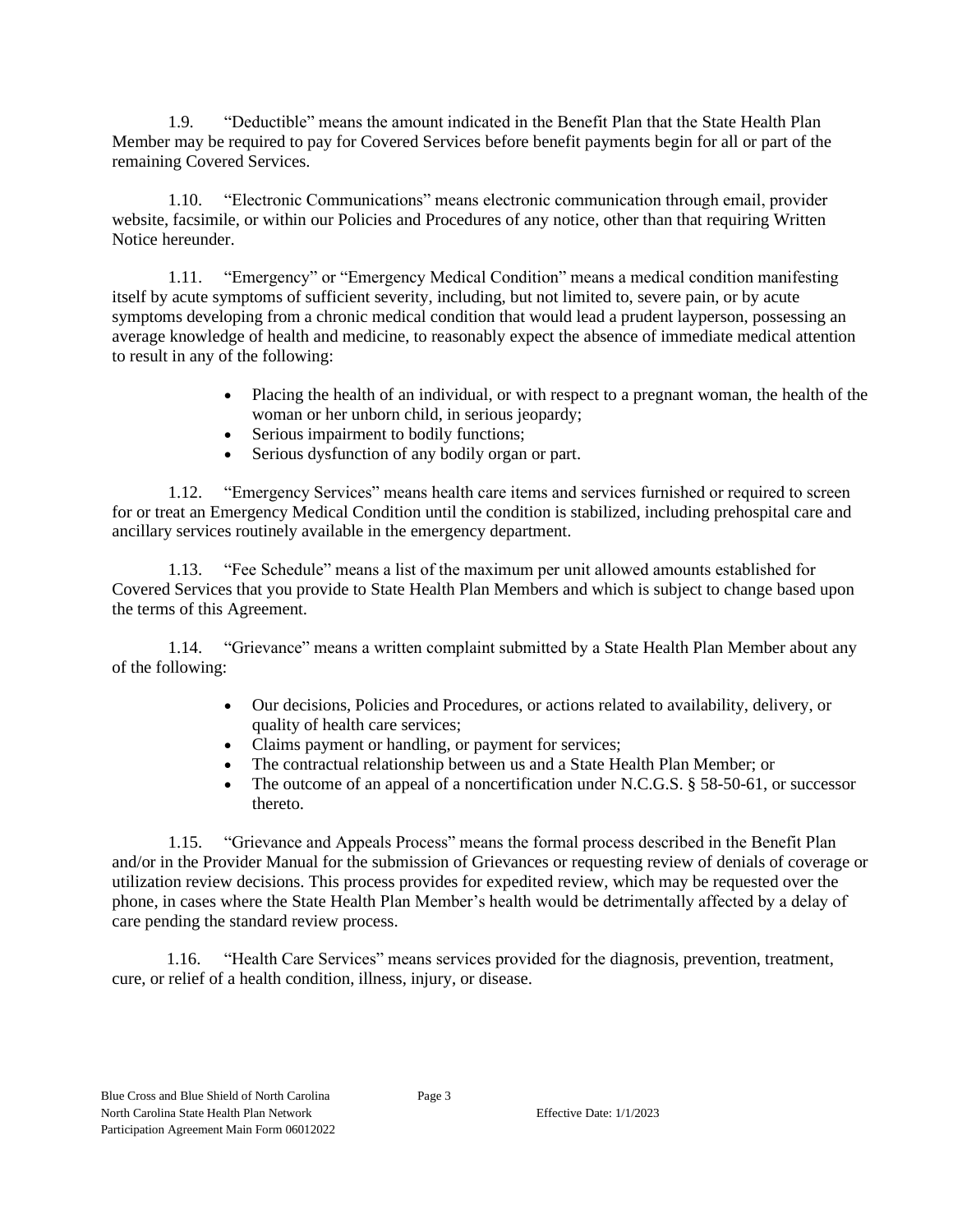1.17. "Medically Necessary" or "Medical Necessity" means those Covered Services or supplies, described in N.C.G.S. § 58-3-200(b), that are:

- Provided for the diagnosis, treatment, cure, or relief of a health condition, illness, injury, or disease; and, except as allowed under N.C.G.S. § 58-3-255, not for experimental, investigational, or cosmetic purposes;
- Necessary for and appropriate to the diagnosis, treatment, cure, or relief of a health condition, illness, injury, disease, or its symptoms;
- Within generally accepted standards of medical care in the community;
- Not solely for the convenience of the State Health Plan Member, the State Health Plan Member's family, or a provider.

1.18. "Member" as used in this Agreement means a State Health Plan member who is eligible for coverage and/or benefits and is properly enrolled in a Benefit Plan pursuant to Article 3B of Chapter 135 of the North Carolina General Statutes.

1.19. "Network Participation Agreement" means an agreement between Blue Cross Blue Shield of North Carolina and a health care provider to provide health care items or services to Members.

1.20. "Non-Participating Provider" means those Practitioners and institutional health care providers that have not entered into a contract with us to participate in the North Carolina State Health Plan Network.

1.21. "North Carolina State Health Plan Network" consists of those Practitioners and institutional health care providers that have entered into agreements with us to provide health care services to State Health Plan Members enrolled in self-funded plans offered by the State Health Plan.

1.22. "Overpayment" means any duplicate payment, or other payment made to you by Blue Cross and Blue Shield of North Carolina and/or a State Health Plan Member for Covered Services rendered to a State Health Plan Member in excess of the benefits payable according to the State Health Plan Member's Benefit Plan and/or this Agreement.

1.23. "Participating Provider" means a Practitioner or institutional health care provider who has entered a contract with us to participate in the North Carolina State Health Plan Network.

1.24. "Policies and Procedures" mean those rules, regulations, programs, policies and procedures adopted by us or our designee(s), as referenced in **Section 2.3.1** of this Agreement.

1.25. "PPO" means a preferred provider organization and may be referred to as such in the Provider Manual.

1.26. "Practitioner" means any practitioner of health care services who is duly licensed to administer such services by the state in which Covered Services are performed, subject to any licensure or regulatory limitation as to location, manner, or scope of practice.

1.27. "Practitioner Roster Exhibit" means the exhibit attached hereto that lists the individual Practitioners that may provide services to State Health Plan Members under this Agreement. In the event that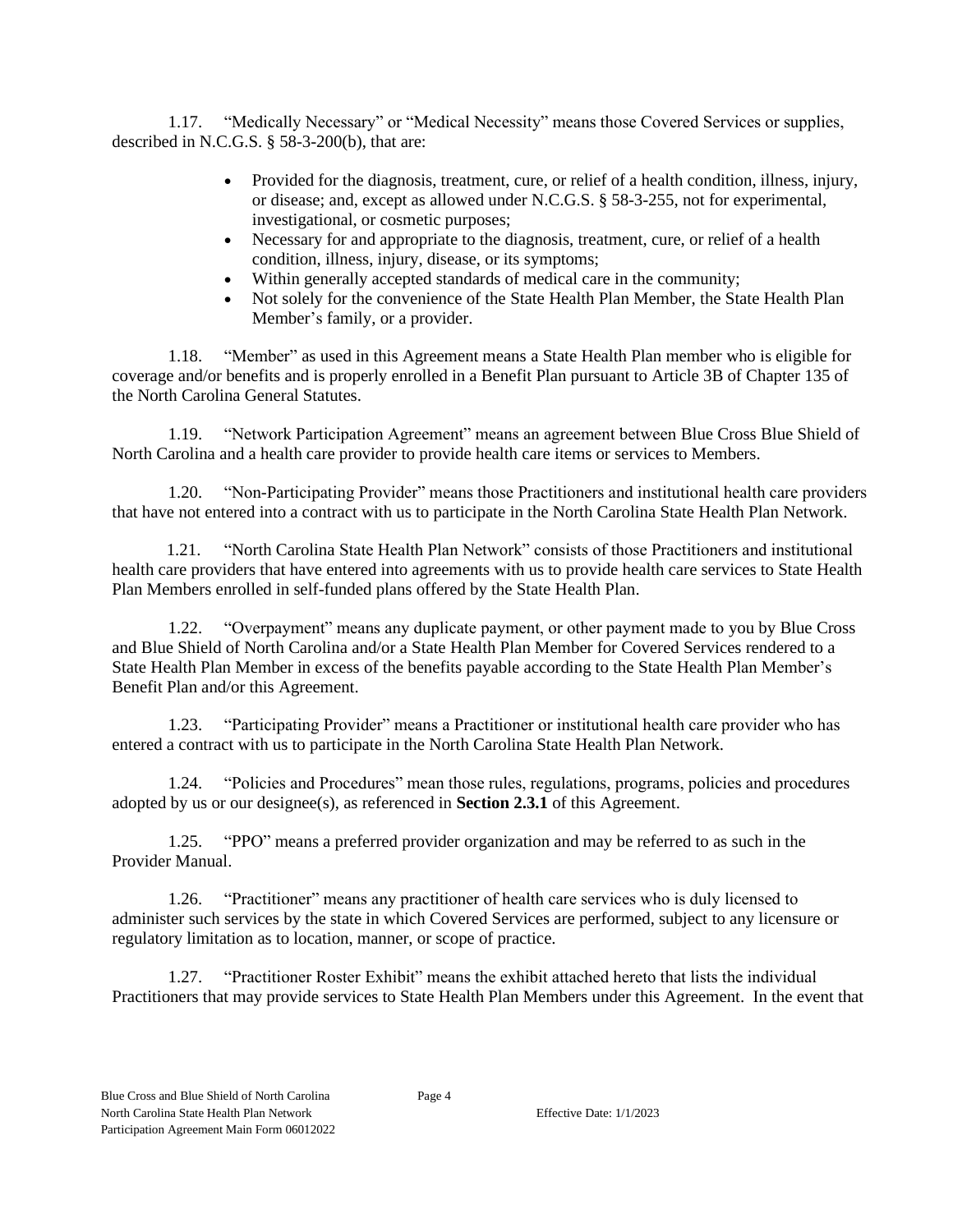you have an existing Network Participation Agreement with us at the time that you sign this Agreement, we will use your existing Practitioner Roster Exhibit as the Practitioner Roster Exhibit for this Agreement.

1.28. "Provider Manual" means the Blue Book Provider Manual, a reference guide containing our Policies and Procedures, billing guidelines, and reference materials, as provided by us and revised from time to time in accordance with the terms hereof.

1.29. "Provider Network(s)" consists of those Practitioners and institutional health care providers that have entered into agreements with us to provide health care services to individuals whose health insurance benefits are offered or administered by us in accordance with such individual's benefit plan.

1.30. "Site of Service Exhibit" means the exhibit attached hereto that lists the sites in which services may be provided to State Health Plan Members under this Agreement. In the event that you have an existing a Network Participation Agreement with Blue Cross and Blue Shield of North Carolina at the time that you sign this Agreement, we will use your existing Site of Service Exhibit as the Site of Service Exhibit for this Agreement.

1.31. "State Health Plan" is the North Carolina State Health Plan for Teachers and State Employees.

1.32. "Written Notice" means a notice that must be given in writing and delivered to the Notice Contact. Unless otherwise agreed by the parties, Written Notices must be given by (a) depositing for delivery with the United States Postal Services, first-class, postage prepaid mail; (b) depositing for delivery with the United States Postal Services, certified or registered mail, with return receipt requested; (c) depositing for delivery with a commercial courier service; or (d) hand delivery.

1.33. Additional Definitions. Additional terms may be defined in the Exhibits attached hereto.

## **2. YOUR SERVICES AND OBLIGATIONS**

## 2.1. State Health Plan Member Services.

2.1.1. Services to be Provided. You agree to render Medically Necessary Covered Services to State Health Plan Members according to our Policies and Procedures and according to the terms of this Agreement. You further agree to render services in accordance with the requirements of any certificate of need issued to you and that we will not be obligated to pay you for services rendered which are not in conformance with applicable certificate of need requirements. The fact that a Practitioner may prescribe, order, or approve a service or supply does not, of itself, make it a Covered Service or Medically Necessary. Nothing herein will be construed to require you to provide Covered Services which you do not provide to the general public.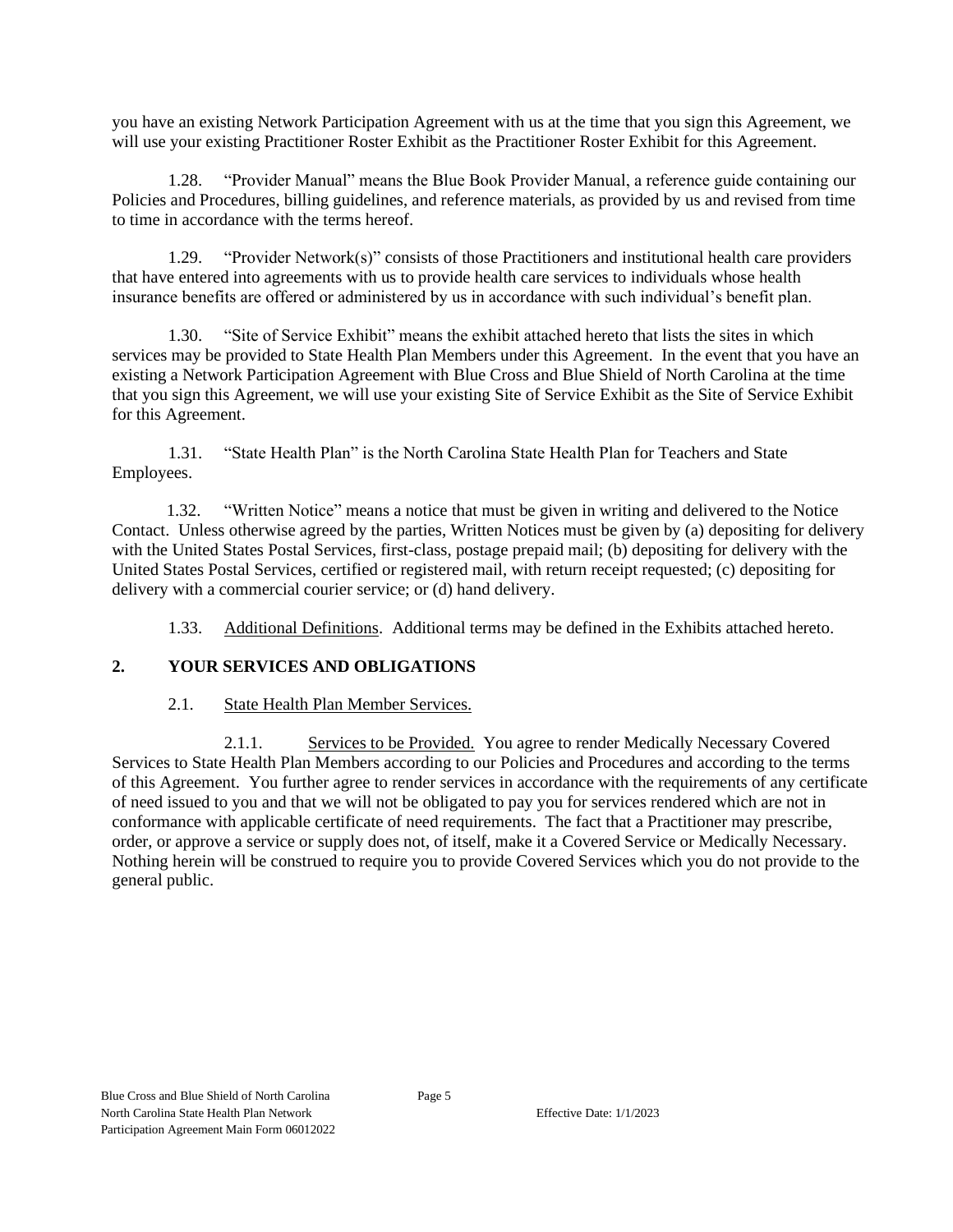2.1.2. Services Rendered by Other Providers. You agree that when the need arises for a State Health Plan Member to receive other professional services, hospital, or other institutional services, or supplies, outside of the scope of services that you provide, you will assist with the referral, admission and/or transfer of the State Health Plan Member locally within the North Carolina State Health Plan Network, when reasonably possible and consistent with good medical care. In the event that you refer a State Health Plan Member outside of the North Carolina State Health Plan Network to a Non-Participating Provider for any reason, you agree to first inform the State Health Plan Member that the State Health Plan may not reimburse the full amount of a provider's charge, unless the provider's charge is less than the allowed amount that would otherwise be paid to the Non-Participating Provider; and, as a result, the State Health Plan Member may be subject to higher out-of-pocket payments by using a Non-Participating Provider. You acknowledge that repeated referrals to Non-Participating Providers without reasonable cause may subject you to sanctions, as outlined in the Provider Manual and **Section 5.2** of this agreement. You further agree that you will not limit, restrict, or prohibit a Practitioner by contract or otherwise from exercising their independent medical judgment and referring State Health Plan Members to any participating provider in the North Carolina State Health Plan Network that the Practitioner chooses and deems to be in the best interest of the Plan Member when balancing quality, affordability, and the medical needs of the State Health Plan Member. Nothing contained herein will be construed to require us to cover services provided by a given specialty or in a given setting when a lower level of care is deemed appropriate by us.

2.1.2.1. You agree to fully disclose to the State Health Plan Member and to us any and all financial interest you may have in any entity to which you refer, admit, or transfer the State Health Plan Member for Covered Services.

2.1.3. Excluded Services. You acknowledge that we may have exclusive agreements in place with certain providers (including through separate networks via one or more intermediary agreements) for specific types of Covered Services. Any such exclusive arrangements will be indicated in the Provider Manual given by us to you pursuant to **Section 3.2.5** of this Agreement or, if you are affected by such exclusive arrangements, otherwise by notification from us. You agree to assist with the transfer of State Health Plan Members to such exclusive providers when medically appropriate, and your obligation to provide Covered Services to State Health Plan Members, and your rights to receive in-network compensation for such Covered Services, will not extend to such services.

## 2.1.4. Responsibility for Services Rendered.

2.1.4.1. State Health Plan Member Relationship. The parties acknowledge and agree that this Agreement is not intended nor is construed to interfere with the patient relationship between you and a State Health Plan Member. The parties acknowledge and agree that you will have sole professional and ethical responsibility for services provided by you to State Health Plan Members under this Agreement. No provision contained in this Agreement nor any of our Policies and Procedures or benefit determinations will override your professional or ethical responsibility or interfere with your ability to provide information or assistance to your patients. You further agree to provide Covered Services to State Health Plan Members so as to provide health or medical care in conformity with accepted and prevailing practices and standards.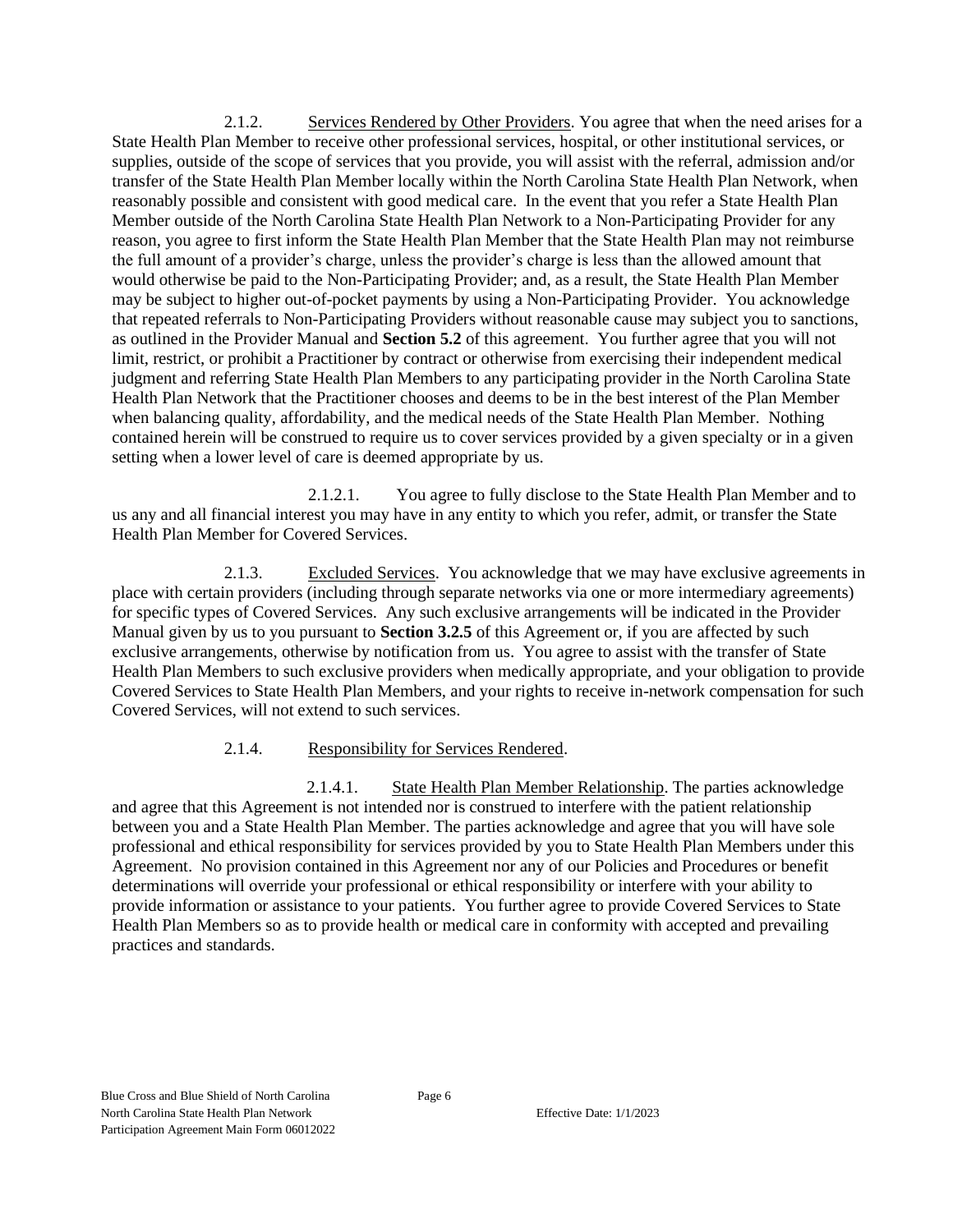2.1.4.2. Open Communication Regarding Treatment. We acknowledge your right to openly communicate with State Health Plan Members regarding treatment options available to them, including discharge planning and any right to appeal any adverse coverage decision, regardless of Benefit Plan limitations or exclusions.

2.1.4.3. Non-Discrimination. You agree not to discriminate against State Health Plan Members on the basis of race, color, ethnicity, national origin, sexual orientation, gender, sex, age, religion, marital status, citizenship, disability, health status, health insurance coverage, mental health status, source of payment, veteran status, or any other basis deemed unlawful under federal, state, or local law.

2.1.4.4. Quality Concerns and Grievance and Appeals Process. You agree to notify us of any case that would result in medical care being provided or denied to a State Health Plan Member that you believe to be inappropriate and contrary to accepted professional or ethical standards of medical practice as a result of our administrative or utilization management processes, the availability of the North Carolina State Health Plan Network, or our benefit determinations. You agree to cooperate with and assist State Health Plan Members, and other Practitioners if applicable, in our Grievance and Appeals Process.

2.1.4.5. Equipment, Goods and Supplies. You agree that all equipment, goods and supplies used in carrying out your duties under this Agreement will at all times remain properly serviced and maintained.

2.1.5. Accessibility Standards. You agree to comply with the accessibility standards to arrange for call coverage or other back-up to provide service, as stated in the applicable Site of Service Exhibit attached hereto.

- 2.2. Licensure, Accreditation and Insurance.
	- 2.2.1. Licensure and Certification.

2.2.1.1. Application. You represent and warrant that you have completed our Application, unless we have otherwise waived the Application requirement, and all of the information in it is true and correct to the best of your knowledge. Your completed Application, if required by us, is incorporated herein by reference as if fully set forth.

2.2.1.2. Licensure. You hereby represent that you are presently licensed accordingly, as specified in the Site of Service Exhibit, under North Carolina and any other applicable law.

2.2.1.3. Certifications and Accreditations. You hereby represent that you have, and will maintain in good standing, certifications and accreditations as may be required by law or us, as specified in the Site of Service Exhibit.

2.2.1.4. DEA Number. You hereby represent and warrant that you and/or your Practitioners presently have valid Drug Enforcement Administration Number as appropriate for your scope of practice.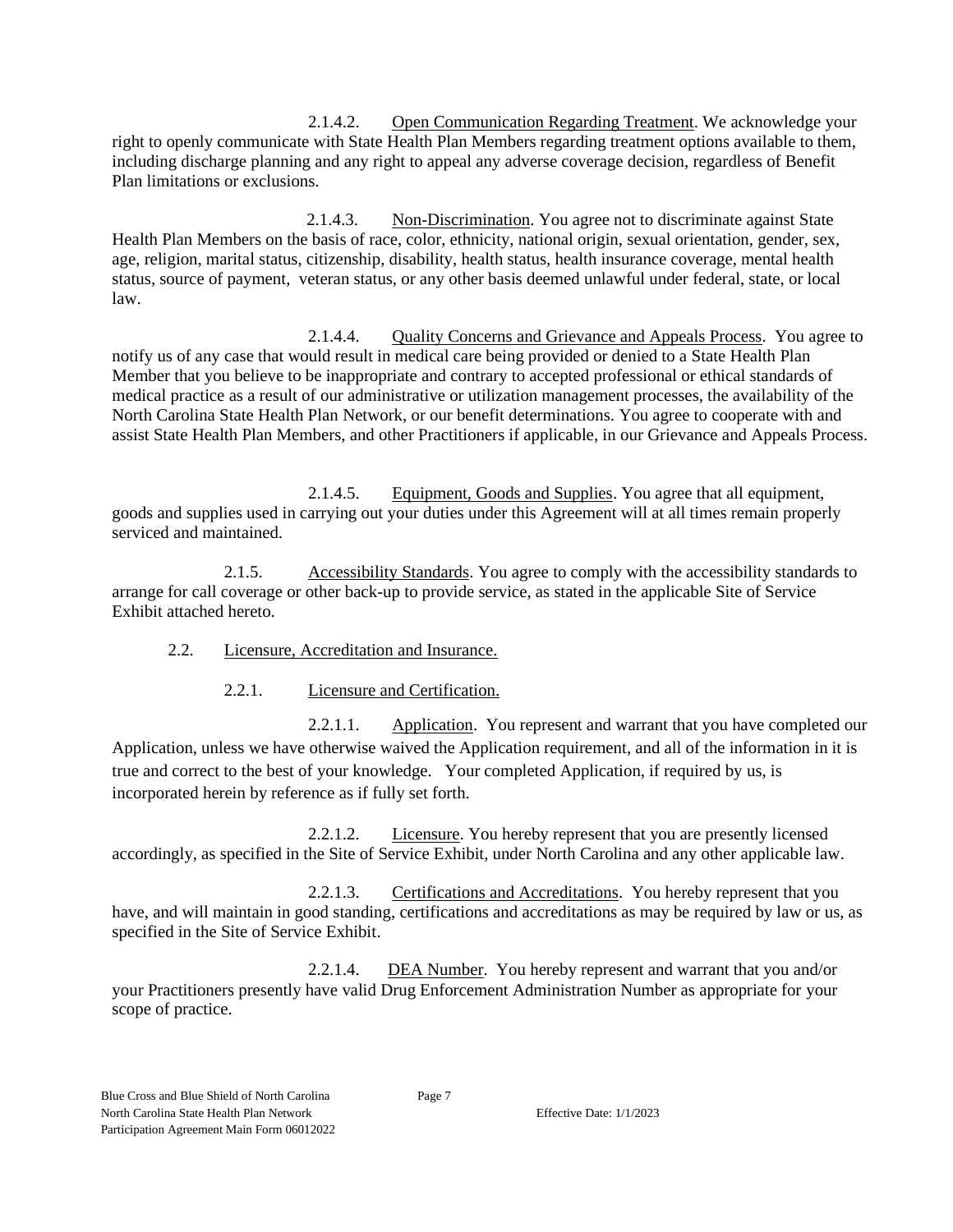2.2.1.5. Qualified Workers. You hereby represent that all employees, agents, and independent contractors engaged or hired by you are qualified and if applicable, duly licensed.

#### 2.2.1.6. Exclusion or Debarment.

2.2.1.6.1. You hereby represent that you, including but not limited to, any of your employees, agents, Practitioners, assigns or subcontractors, have not been excluded or debarred, (i) by the Secretary of Health and Human Services from participation in any federal health care program pursuant to Section 1128 of the Social Security Act, or successor law or any other applicable law, or (ii) by any other federal or state agency possessing authority to debar individuals or entities from being government contractors, and that you, including but not limited to, any of your employees, agents, assigns or subcontractors, are not, to your knowledge, under investigation for any such exclusion or debarment. You represent that you, including but not limited to, any of your employees, agents, Practitioners, assigns or subcontractors, are not named on the United States Department of the Treasury's Specially Designated Nationals or Blocked Persons list. In the event that you, including but not limited to, any of your employees, agents, Practitioners, assigns or subcontractors, are excluded or debarred by a federal or state agency or listed on the Specially Designated Nationals or Blocked Persons list, we may terminate this Agreement or that Practitioner's participation under this Agreement effective immediately upon Written Notice to you.

2.2.1.6.2. You hereby represent that you, including but not limited to your employees, agents, Practitioners, assigns or subcontractors, are not ineligible to contract with the State of North Carolina pursuant to N.C.G.S. § 147-86.82 as (a) a company identified as engaging in investment activities in Iran, as determined by appearing on the Final Divestment List created by the State Treasurer pursuant to N.C.G.S. § 147-86.58 or (b) a company identified as engaged in a boycott of Israel as determined by appearing on the List of restricted companies created by the State Treasurer pursuant to N.C.G.S. § 147- 86.81. If you, including but not limited to any of your employees, agents, Practitioners, assigns or subcontractors, are or become ineligible to contract with the State of North Carolina by reason of (a) or (b) above, this Agreement shall be void *ab initio*.

2.2.1.6.3. You may not subcontract or employ any person or entity excluded or debarred from government contracting.

2.2.1.6.4. You agree to refund us, and as applicable, State Health Plan Members, any applicable state or federal funds we or State Health Plan Members have paid you pursuant to this Agreement after you, including but not limited to any of your applicable employees, agents, Practitioners, assigns or subcontractors have been excluded or debarred or otherwise prohibited from receiving state or federal funds.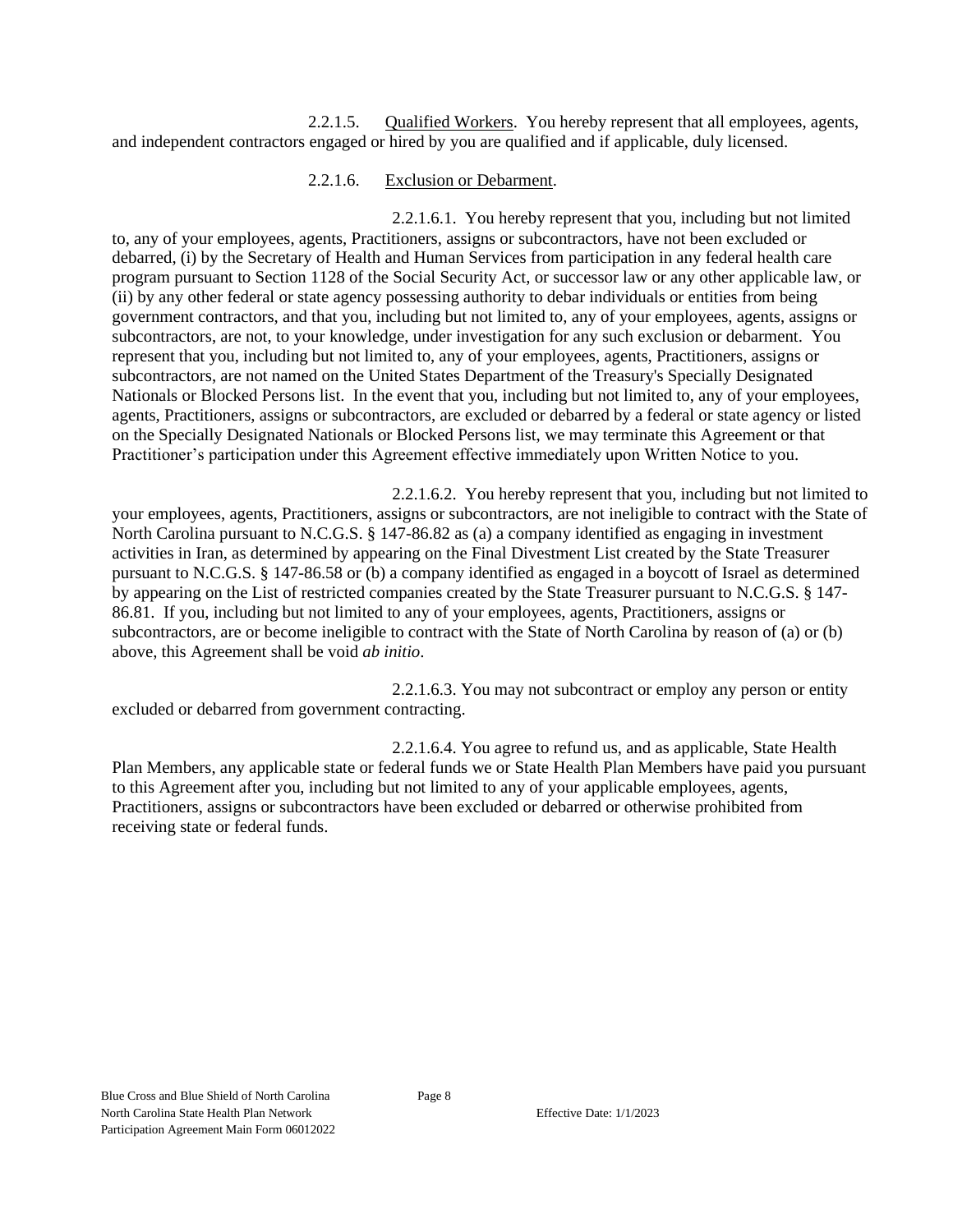#### 2.2.2. Credential Verification Program.

2.2.2.1. Maintenance of License. You agree to maintain, and submit to us upon request, evidence of licensure, accreditation, registration, certification, and all other credentials sufficient to meet all applicable federal and state laws and regulations and our credential verification program requirements.

2.2.2.2. Compliance with Credential Verification Program. You agree to comply with our credential verification program and to assist in the credentialing and recredentialing process. You further agree that we may review any and all records and documents which bear upon your credentials, whether in your possession or in the possession of other individuals or organizations.

2.2.3. Insurance. You, at your sole cost and expense, agree to procure and maintain such policies of general liability, professional liability and other insurance as is necessary to insure you and any of your employees or agents against any claim or claims for damages arising by reason of personal injuries or death in connection with the performance of services provided by you, the use of your property and facilities, and the activities performed by you in connection with this Agreement. Each of such policies will meet or exceed the limits that were stated in Blue Cross and Blue Shield of North Carolina's credentialing criteria as of your most recent credentialing by us. You must provide copies of such policies or documentation of self-insurance to us upon request.

2.2.4. Notice of Changes. You agree to provide us Written Notice of subsequent changes in status of any information relating to your credentials, licenses, privileges, and certifications of the Practitioners performing services hereunder, or other information as noted in the Site of Service Exhibit, as well as changes in professional liability or other insurance as soon as possible but no later than ten (10) business days of your discovery of any such changes.

2.2.5. Other Required Notices. You agree to provide us prompt, but in no event, unless otherwise indicated below, less than thirty (30) days, Written Notice of the occurrence of any of the following:

2.2.5.1. Any change in your Notice Contact or alternative Notice Contact, including but not limited to, your billing or payment addresses.

2.2.5.2. In the event of a change in your physical location, a change in your name, or a transfer, conveyance, or other change in control and/or ownership (hereinafter "transfer"), you agree to give us not less than thirty (30) days prior Written Notice of such transfer, such notice to include the effective date of the transfer and a detailed explanation of the circumstances surrounding and reasons for the transfer.

2.2.5.3. Legal or governmental action against you, including such action against any of your Practitioners, employees, agents, assigns or subcontractors, including, but not limited to, an action for professional negligence or one involving an alleged violation of law or against any license or certificate required pursuant to **Section 2.2.1**, which, if successful, would, in your reasonable opinion, materially impair your ability to carry out the duties and obligations assumed under this Agreement.

2.2.5.4. Your insolvency or pendency of bankruptcy.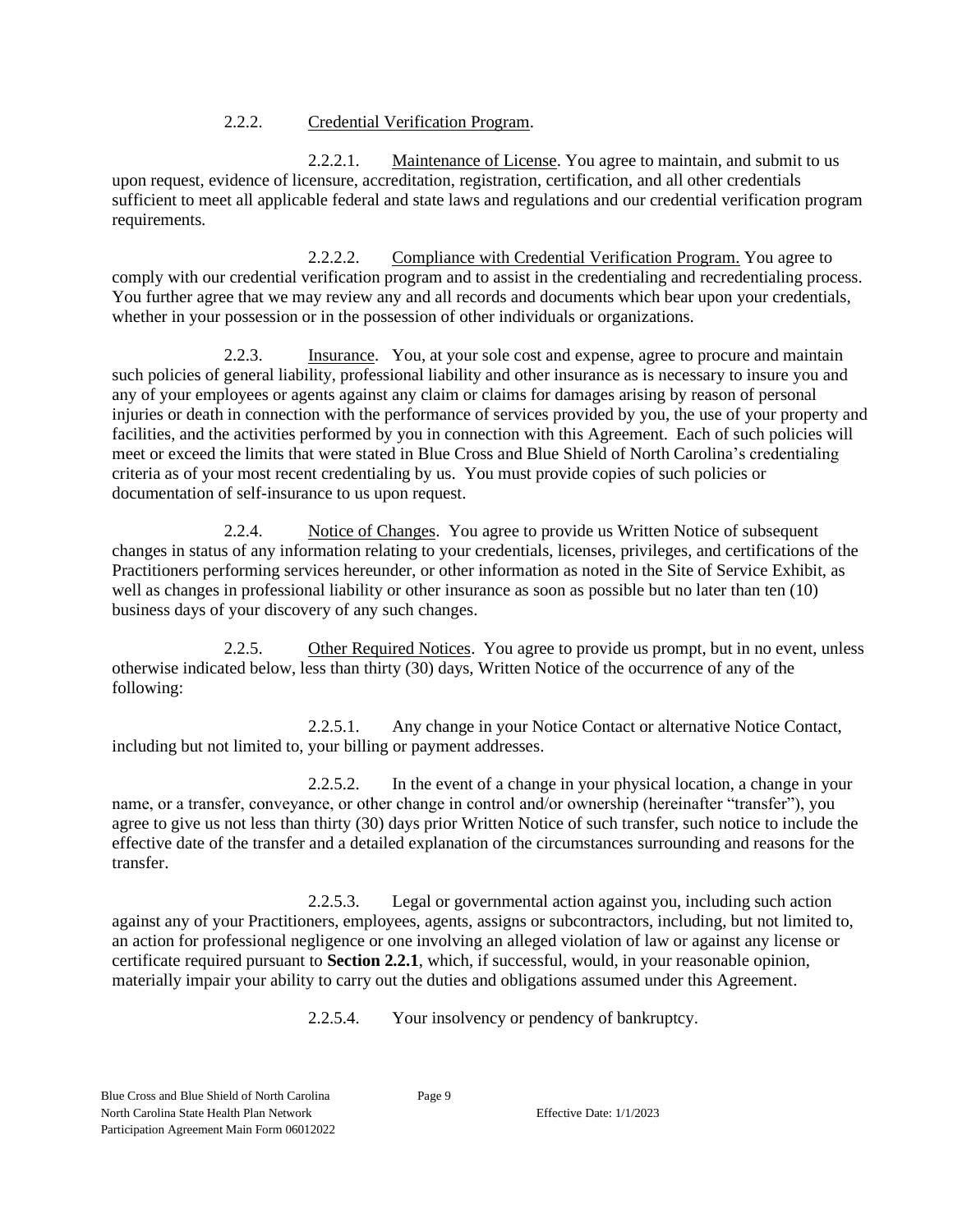2.2.5.5. Any other problem or situation that would in your reasonable opinion, materially impair your ability to carry out the duties and obligations assumed under this Agreement.

2.2.5.6. Any changes to your Practitioners' DEA numbers or hospital privileges pursuant to **Sections 2.2.1.3 and 2.2.1.4**.

2.2.5.7. Any change in or new assignment of a National Provider Identifier. You further agree to provide such National Provider Identifier to us at any time upon our written request.

2.2.5.8. Exclusion or debarment as set out in **Section 2.2.1.6** or the initiation of any such action that might reasonably lead to such federal or state exclusion or debarment. Such notice shall be provided to us no later than two (2) business days after you learn of the exclusion or debarment or initiation of actions that might reasonably lead to exclusion or debarment, or ten (10) calendar days after the publication of the relevant government exclusion or debarment list, whichever occurs first.

2.2.6. Your Third Party Contact Information. You agree to give us the name and contact information, including the name or title of the primary contact, the phone number, mailing address, physical location and applicable electronic mail address, of any third party that conducts claims filing, medical billing, management, or consultation for the purposes of this Agreement. You further agree to promptly notify us, but in no event no later than thirty (30) business days, following any change in any information provided to us pursuant to this **Section 2.2.6.**

### 2.3. Policies and Procedures, and Applicable Law.

2.3.1. Your Compliance with Our Programs, Policies, and Procedures. You agree to participate in and comply with all of our Policies and Procedures, as may be enacted and revised by us from time to time with no fewer than sixty (60) days' prior notice, unless state or federal laws or regulations require a change within a shorter time period, including, but not limited to, utilization review and management programs, credential verification programs, provider accessibility standards or policies, quality improvement and management programs, the Grievance and Appeals Process, provider sanction policies, referral policies, billing policies, claims submission policies, reimbursement policies, coordination of benefit and third party liability policies, excess payments and underpayments policies, billing and refund policies, retroactive adjustment policies, pre-admission certification policies, admission certification policies, length of stay assignment programs, concurrent review programs, prior approval programs, procedure code auditing programs, and administrative requirements. Different Policies and Procedures may apply with respect to different Benefit Plans as described in the Provider Manual. In addition, differing Policies and Procedures may be adopted and applied by an Affiliate or by another Blue Cross and/or Blue Shield plan, or through the Blue Cross and Blue Shield Association, as applicable based on the State Health Plan Member's status. The Policies and Procedures applicable to a given Covered Service shall be those referenced in the Provider Manual in effect as of the date of service. The most recently dated Provider Manual that has been provided to you will be considered the most current, even if we have not updated the Provider Manual following the stated end date.

2.3.1.1. Policies and Procedures will be provided to you by hard copy, CD, or other electronic format or by posting the Policies and Procedures on our Website.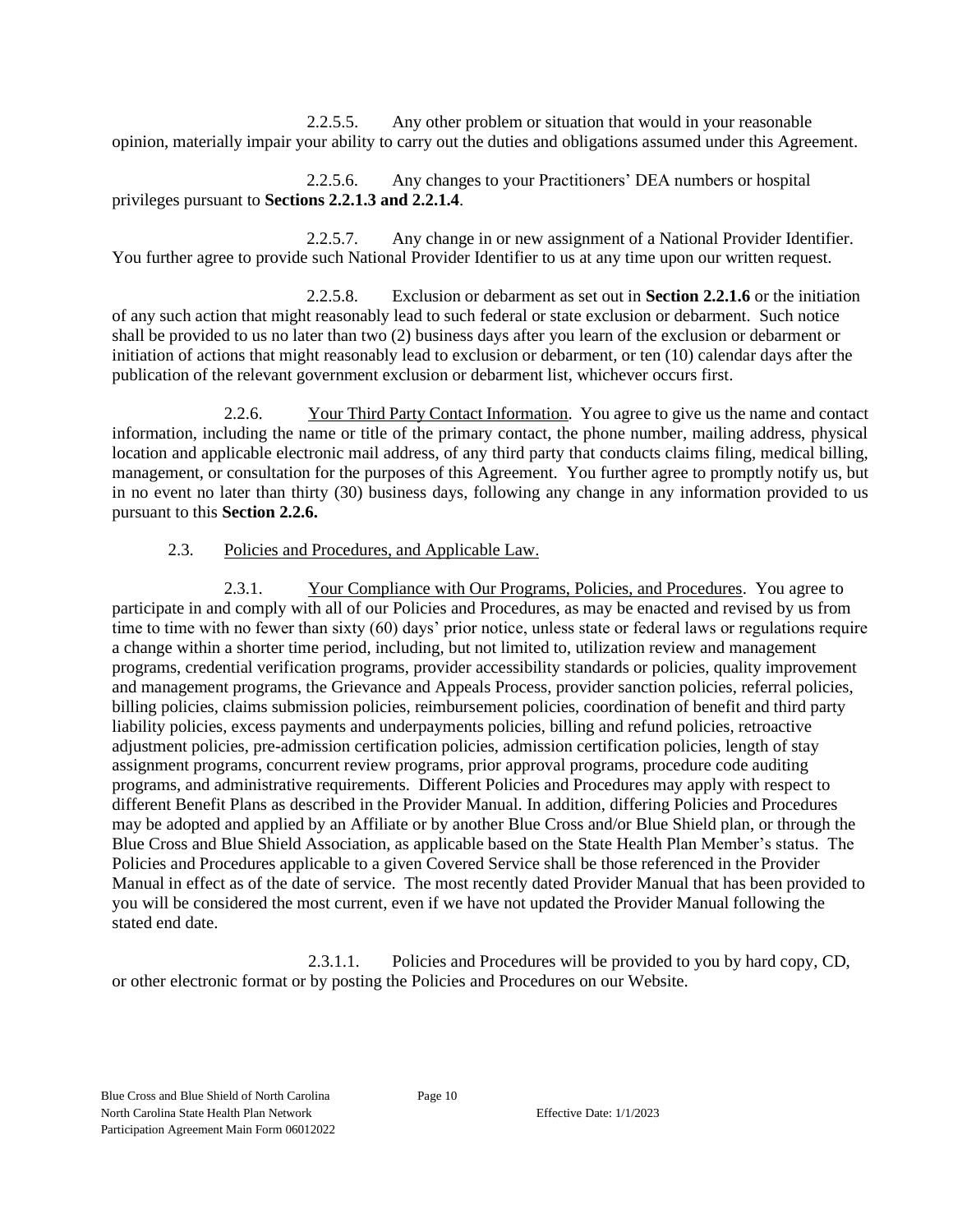2.3.1.2. Policies and Procedures are intended to supplement this Agreement and are not intended to conflict with or override any term of this Agreement. In the event of a conflict between this Agreement and our Policies and Procedures, this Agreement shall govern.

 2.3.1.3. Non-Compliance. If you fail to comply with this Agreement or our Policies and Procedures referenced in this Agreement as you are required to do by this **Section 2.3**, we may pursue any contractual right of redress including but not limited to recovery, offset, imposition of sanctions pursuant to our provider sanctions policy, practitioner suspension, service exclusion, and termination of contract, and we reserve all legal rights of redress in law or equity.

2.3.2. Your Compliance with Applicable Law and Industry Standards. You represent that you have established procedures to comply with applicable laws and regulations of state, federal and other agencies having jurisdiction over you, as well as industry standards in North Carolina. You agree not to commit fraud or abuse.

### 2.4. Directory and Marketing Materials.

2.4.1. Directories and Marketing Materials. You hereby authorize us to include information about you, including but not limited to, your name, address, and other biographical information submitted to us by you in our provider directories, benefit plan materials, and other information that is made available to State Health Plan Members and others, as well as the directories of other Blue Cross and/or Blue Shield Plans and the Blue Cross and Blue Shield Association. You further agree to provide us information upon request that we determine, at our discretion, will be included in the directories. However, you will be included only in provider directories for the Benefit Plans in which you participate. You agree that we may provide pertinent information about you in marketing and information materials made available to State Health Plan Members and others. Such information may include, among other things, summary information, description of available services, and information regarding cost and quality. You may review and provide comments regarding any such materials solely created and made available by us that reference you prior to those materials being made available to State Health Plan Members and others provided, however, information gathered through third parties, surveys, public comment tools, member claims, or our Agreement with you will not be provided for your review in advance as determined in our reasonable discretion. Any materials of any nature whatsoever developed by you or on your behalf which make reference to us will be first submitted in writing by notice to us for our prior written approval, not to be unreasonably withheld, except, however, you may list your participation under this Agreement by strictly following the brand regulation guidelines described in the Provider Manual. You agree not to use the name of the State of North Carolina, Department of State Treasurer, the State Health Plan, or the North Carolina State Health Plan Network as part of any commercial advertising or marketing products or services.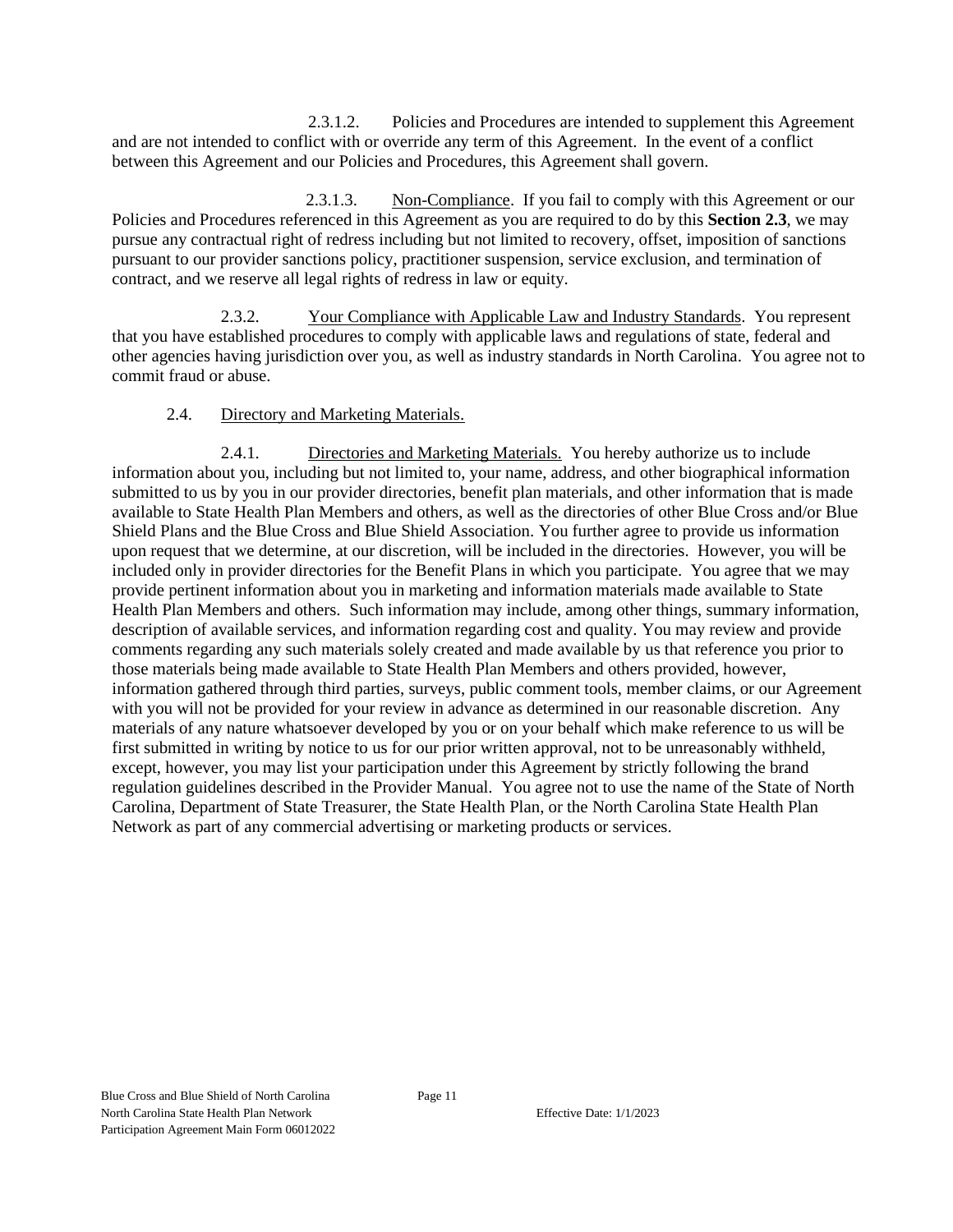2.4.2. Information about You. You may send Written Notice to us of an inaccuracy of information that is derived from data supplied by you or from applicable agreements between us that is posted on our Web site or contained in printed materials prepared by us. If we do not dispute that there is an inaccuracy, we shall take steps reasonably necessary to update the website within fifteen (15) business days after receipt of your notice and to revise written materials before the next edition of such materials being printed, to the extent there is sufficient time to make such revisions before the next printing, to reflect any corrections necessary to make the information accurate unless we dispute that there is an inaccuracy. If we dispute that there is an inaccuracy, we will so notify you within the same time periods specified in this **Section 2.4.2**, including the basis on which we dispute that there is an inaccuracy.

# **3. OUR SERVICES AND OBLIGATIONS.**

3.1. Certificate of Authority. We represent that we have maintained and continue to maintain appropriate licensure and authorization necessary to operate as a health insurer or health maintenance organization, as applicable, under the North Carolina General Statutes. We represent that we have established procedures to comply with applicable laws and regulations of state, federal, and other agencies having jurisdiction over us, including any that may have jurisdiction when we serve as a third party administrator for self-funded clients.

# 3.2. Administrative Services.

3.2.1. Marketing and Administration. We agree to perform or to have performed on our behalf, certain marketing, enrollment, administrative, accounting and other functions we may deem necessary to the administration of the Benefit Plans and the performance of this Agreement. We agree to make best efforts to furnish identification cards to State Health Plan Members prior to the State Health Plan Member's effective date and to educate State Health Plan Members on our Policies and Procedures through State Health Plan Member handbooks and toll-free telephone access to a State Health Plan Member services department.

3.2.2. Provider Directories. For the Benefit Plans in which you participate, we agree to list you in our applicable provider directories that are made available to State Health Plan Members as long as you meet our credentialing requirements and provide the necessary information. However, should either party issue Written Notice of termination, our obligation to list you in the applicable provider directories will not apply during such termination notice period. Providing false information or failing to provide information necessary for inclusion in our provider directories is grounds for termination with cause in accordance with **Section 5.2.1**.

3.2.3. State Health Plan Member Eligibility Verification. We agree to provide a means that allows you to verify State Health Plan Member eligibility before rendering services, based on current information held by us. Such verification may be subject to retroactive adjustments pursuant to **Section 4.6.**

3.2.4. State Health Plan Member Relationship. The parties agree that we are responsible for making judgments and decisions concerning whether certain services or supplies are Medically Necessary under the applicable medical policies and Covered Services under the Benefit Plan and the extent to which payment may or may not be made thereunder.

3.2.5. Provider Manual. We agree to provide you with access to a Provider Manual, containing current information concerning benefit exclusions and Policies and Procedures, in accordance with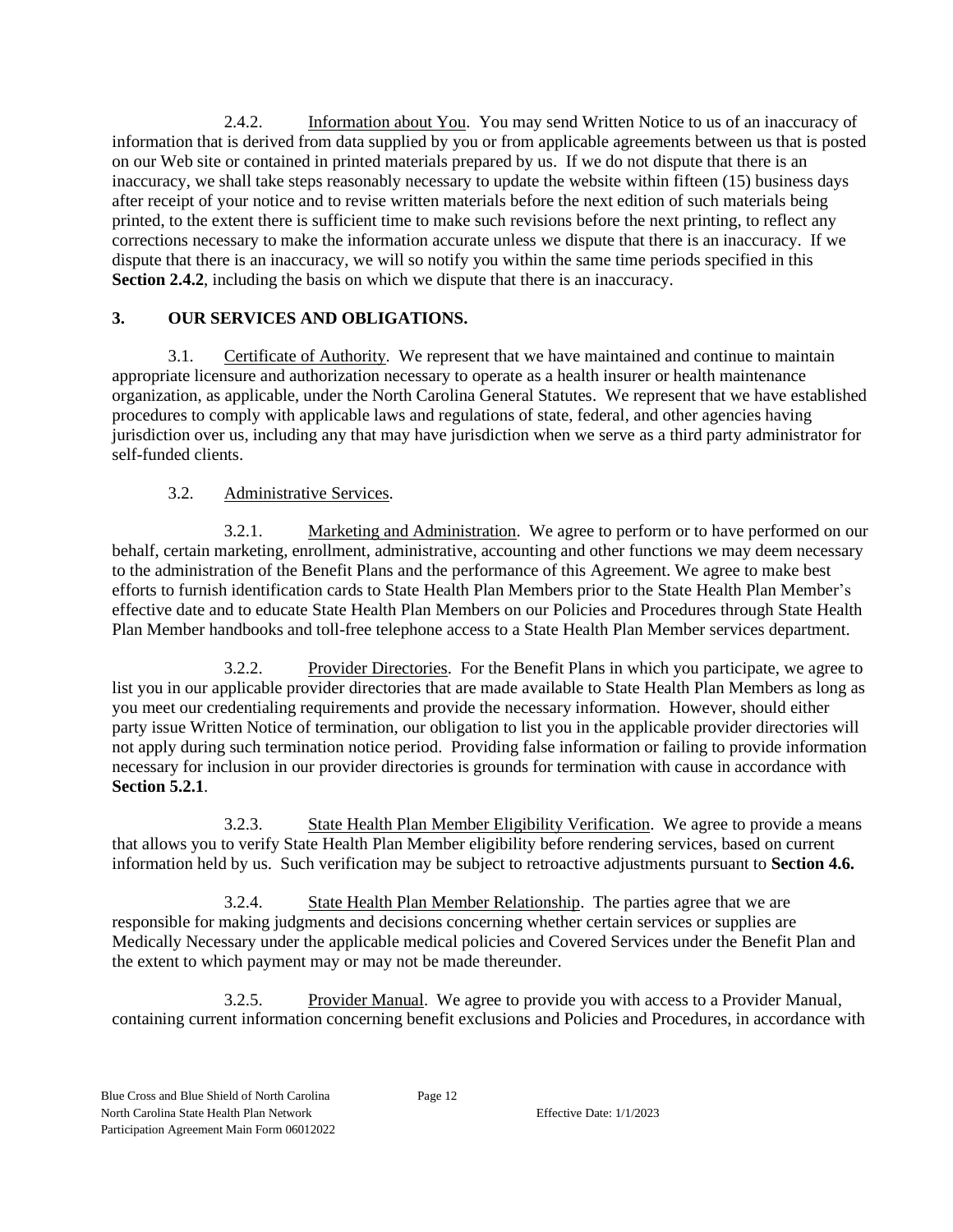**Section 2.3**. We agree to update such information as changes in requirements are made, consistent with the notice provisions stated in **Section 2.3**.

3.2.6. Reporting. We agree to provide the appropriate reporting necessary for you to complete any program, quality, or other obligations as set forth herein and mutually agreed by the parties. To the extent your compensation is related to efficiency criteria, we agree to provide performance feedback reports or information to you.

3.2.7. Insurance. We, at our sole cost and expense, agree to procure and maintain such policies of general liability and other insurance as are necessary to insure us and our employees against any claim or claims for damages arising by reason of personal injuries or death occasioned directly or indirectly in connection with the use of any property and facilities provided by us and the activities performed by us in connection with this Agreement. Such policies will be made available to you for your examination at our corporate office during normal business hours.

3.2.8. Payors. Because we are not responsible under the terms of our agreement with the State Health Plan for funding the payments for Covered Services provided to State Health Plan Members, we will not be required to advance or fund such payments notwithstanding any provision of this Agreement to the contrary. As a governmental entity, the State Health Plan is obligated by law to fund such payments and is acting as a payor rather than an employer.

3.2.9. Credentialing and Recredentialing. We agree to assess and verify all credentialing Applications and recredentialing information and to notify the applicant of our decision within sixty (60) days of receipt of all required information.

### **4. PAYMENT TO YOU.**

4.1. Payment. For Covered Services provided to State Health Plan Members during the term of this Agreement at the sites of service listed in the Site of Service Exhibit you will be paid in accordance with the attached Reimbursement Exhibit(s), and as otherwise set forth in this Agreement. We agree to pay and you agree to accept as payment in full for Covered Services delivered to State Health Plan Members during the term of this Agreement the amount specified in the attached Reimbursement Exhibit(s), in effect on the date the service or supply is rendered, and as otherwise set forth in this Agreement, except to the extent that we are required to assign payment to the Division of Medical Assistance of the Department of Health and Human Services pursuant to N.C.G.S. 108A-55.4, or successor thereto. We represent that we have established procedures to comply with the provisions of N.C.G.S. 58-3-227 and 58-50-270 through 58-50-285 or successor law, which describes our obligations to provide information regarding fees, and descriptions of our claim submission and reimbursement policies.

4.1.2. Sites of Service. All sites of service subject to the terms of this Agreement are listed on the Site of Service Exhibit. You agree to provide us with Written Notice thirty (30) days in advance of your proposed additions and deletions to the sites of service listed herein.

4.1.3. Electronic Funds Transfer. All payments by us under this Agreement shall be made by electronic funds transfer (EFT) except as otherwise stated in this Agreement. You are required to provide us with the information required to make payment by EFT as a condition of participation in the North Carolina State Health Plan Network. If erroneous transfer(s) occur because of your incorrect submission of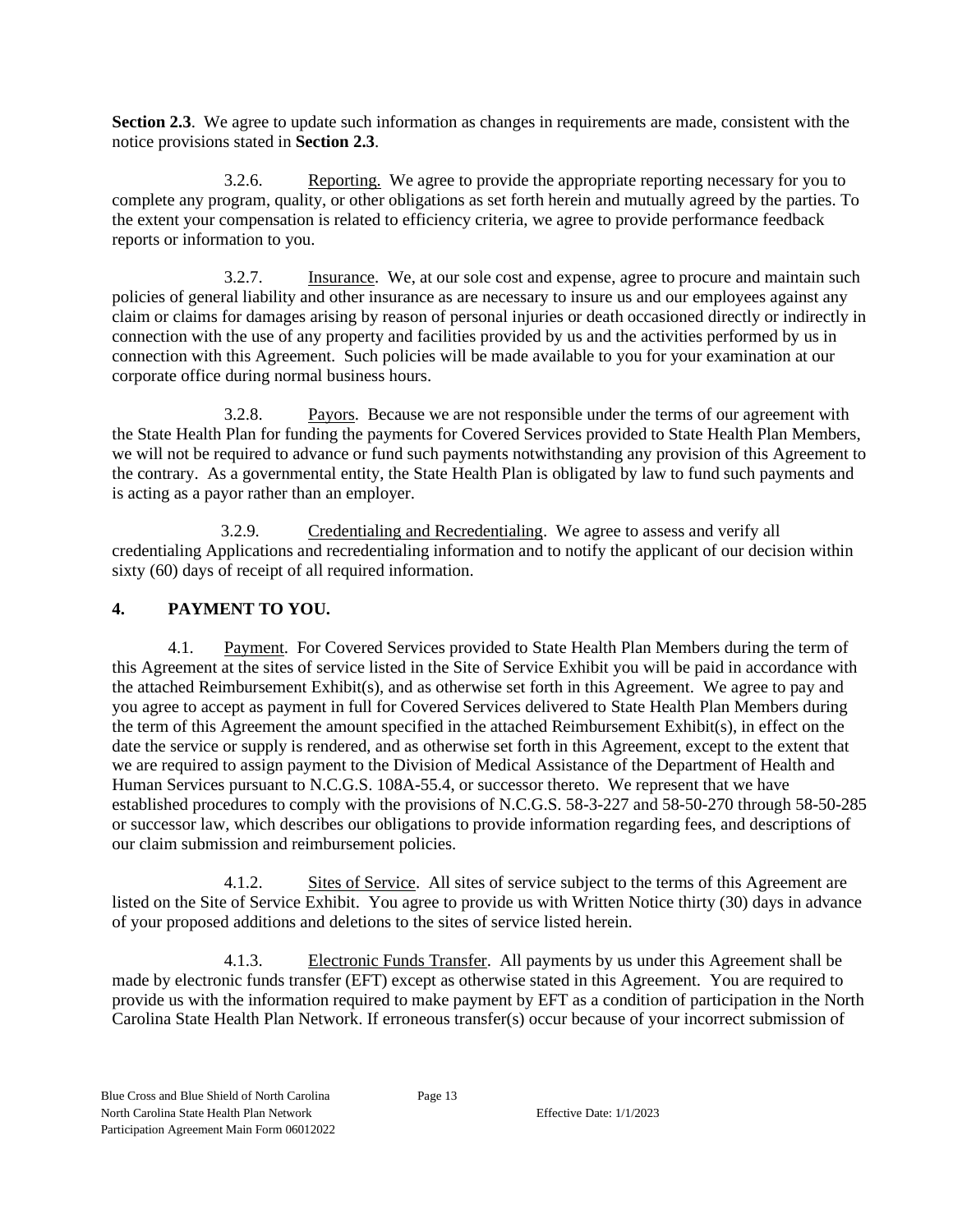EFT information, we will be deemed to have made payment to you and you shall be responsible for any recovery of erroneously directed funds; if the transfer fails, any prompt payment timeframes will not begin until we receive correct EFT information.

# 4.2. Billing.

4.2.1. Time for Claims Submission. To be eligible for payment, claims must be received by us by the later of one hundred and eighty (180) days from the date of service or 180 days from the date of discharge from a facility, unless (i) such longer period of time is set forth in the Provider Manual or (ii) we have agreed in writing to waive this provision due to circumstances that limited your ability to submit a claim within such time period, including but not limited to delays caused by coordination of benefits.

4.2.2. Electronic Submission. You agree to submit all claims to us electronically unless we specifically request a paper claim.

4.2.3. Electronic explanation of payment. You agree to access explanations of payment from us through the use of electronic media and electronic communications. You acknowledge that, for your records, you are able to view and retain explanations of payment by printing and/or downloading and saving them in the manner you deem appropriate.

4.3. Processing of Claims. We agree to make reasonable efforts to process all claims for benefits for services and/or supplies provided to State Health Plan Members submitted by you, within thirty (30) days of our receipt of all necessary information. Except for retroactive adjustments to eligibility records pursuant to **Section 4.6**, we agree that we will not retroactively deny payment of properly submitted claims that have been pre-authorized through our utilization management processes, so long as our authorization was not based on a material misrepresentation knowingly provided by you, a State Health Plan Member, or other provider. Further, we represent that we have established billing, claim submission, and claim processing procedures to comply with the provisions of N.C.G.S. § 58-3-225, entitled "Prompt Claim Payments Under Health Benefit Plans." You acknowledge and agree not to hold claims for processing by us at a later date unless specifically directed to do so by us.

4.4. Deductibles, Coinsurance and Copayments. You agree to collect from State Health Plan Members applicable Deductibles, Coinsurance, and Copayments, and you agree that our payment in accordance with **Section 4.1** may be reduced by such amounts. The maximum amount of a State Health Plan Member's Copayment will be the lesser of the amount specified in the State Health Plan Member's Benefit Plan or the amount to which you are otherwise entitled pursuant to this Agreement. You agree not to waive any portion of a State Health Plan Member's applicable Deductible, Coinsurance or Copayment that may be required pursuant to the State Health Plan Member's Benefit Plan, unless (a) you have undertaken reasonable collection efforts and are unable to collect the Deductible, Coinsurance, or Copayment or (b) you have determined that the particular State Health Plan Member is indigent. Any such amounts waived by you contrary to this **Section 4.4** will be deducted from the amount you are otherwise entitled to pursuant to this Agreement.

## 4.5. Hold Harmless.

4.5.1. Payment in Full. You agree to accept the amounts due in accordance with the attached Reimbursement Exhibit(s), including applicable Deductibles, Coinsurance and Copayments, as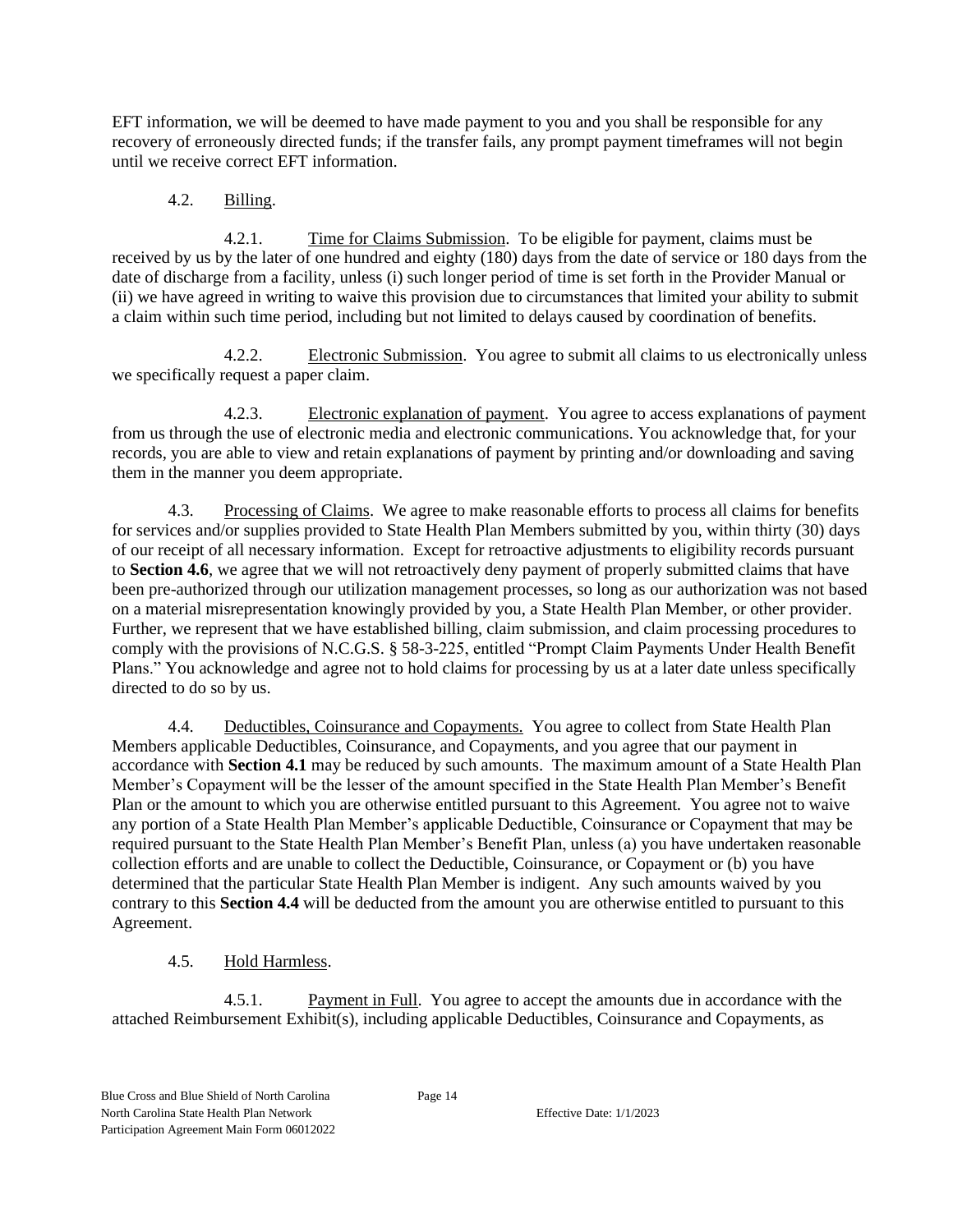payment in full for Medically Necessary Covered Services provided to State Health Plan Members of the Benefit Plans corresponding to the Reimbursement Exhibit(s). The amounts due may differ based on the specific product as a result of different benefit designs and claims adjudication methodologies. In no event, including but not limited to our non-payment or insolvency or breach of this Agreement, will you seek payment from a State Health Plan Member or third party for Medically Necessary Covered Services provided to State Health Plan Members, including but not limited to subrogation and workers' compensation, except as otherwise provided in this **Section 4.5**.

4.5.2. Timeliness of Claim Submission. You agree not to bill, charge, seek compensation or remuneration or reimbursement, or collect from the State Health Plan Member or us any amount for services or supplies provided to a State Health Plan Member for which a claim was not submitted to us in accordance with **Section 4.2.1**.

4.5.3. State Health Plan Member Contributions and Third Party Liability. This **Section 4.5** will not prohibit the collection of any Deductible, Copayment, or Coinsurance in accordance with **Section 4.4**. In addition, this **Section 4.5** will not prohibit the billing and collection of amounts payable by third party carriers when such parties are responsible for paying for Covered Services in accordance with our coordination of benefits and third party liability policies.

4.5.4. Survival. You further agree that the provisions of this **Section 4.5** will survive termination of this Agreement regardless of the causes giving rise to such termination, will be construed to be for the State Health Plan Members' benefit, and will supersede any oral or written contrary agreement now existing or hereafter entered into between you and a State Health Plan Member or persons acting on behalf of a State Health Plan Member.

4.5.5. Non-Covered Services. You agree not to bill, charge, or seek compensation, remuneration, or reimbursement from any State Health Plan Member, us, or any third party for health care services and/or supplies provided to State Health Plan Members which are determined by us not to be Covered Services, Medically Necessary, or are not payable due to your failure to follow our applicable Policies and Procedures, except as provided in **Section 4.5.6**.

4.5.6. State Health Plan Member's Written Authorization Required. Notwithstanding the provisions of **Section 4.5.5**, you may seek compensation from the State Health Plan Member for non-Medically Necessary Services or other non-Covered Services only if you obtain the written authorization of the State Health Plan Member prior to rendering the services. Such authorization must reference the specific services and/or supplies to be provided, contain the State Health Plan Member's acknowledgment that such services and/or supplies may not be covered by his or her Benefit Plan, and indicate the State Health Plan Member's agreement to pay for such services and/or supplies apart from his or her Benefit Plan. You further agree to provide us with a copy of any and all such written authorizations upon request. Notwithstanding this **Section 4.5.6**, you may not seek compensation for services that are not payable due to your failure to follow our applicable Policies and Procedures or for services for which you have been reimbursed pursuant to this Agreement. You further agree that such authorization shall be given regarding a particular service at issue in the specific treatment of a State Health Plan Member, and not as a matter of general or standard procedures in all cases.

4.6. Retroactive Eligibility Adjustments. You agree to accept and abide by retroactive adjustments made by us to our State Health Plan Member eligibility records and associated adjustments to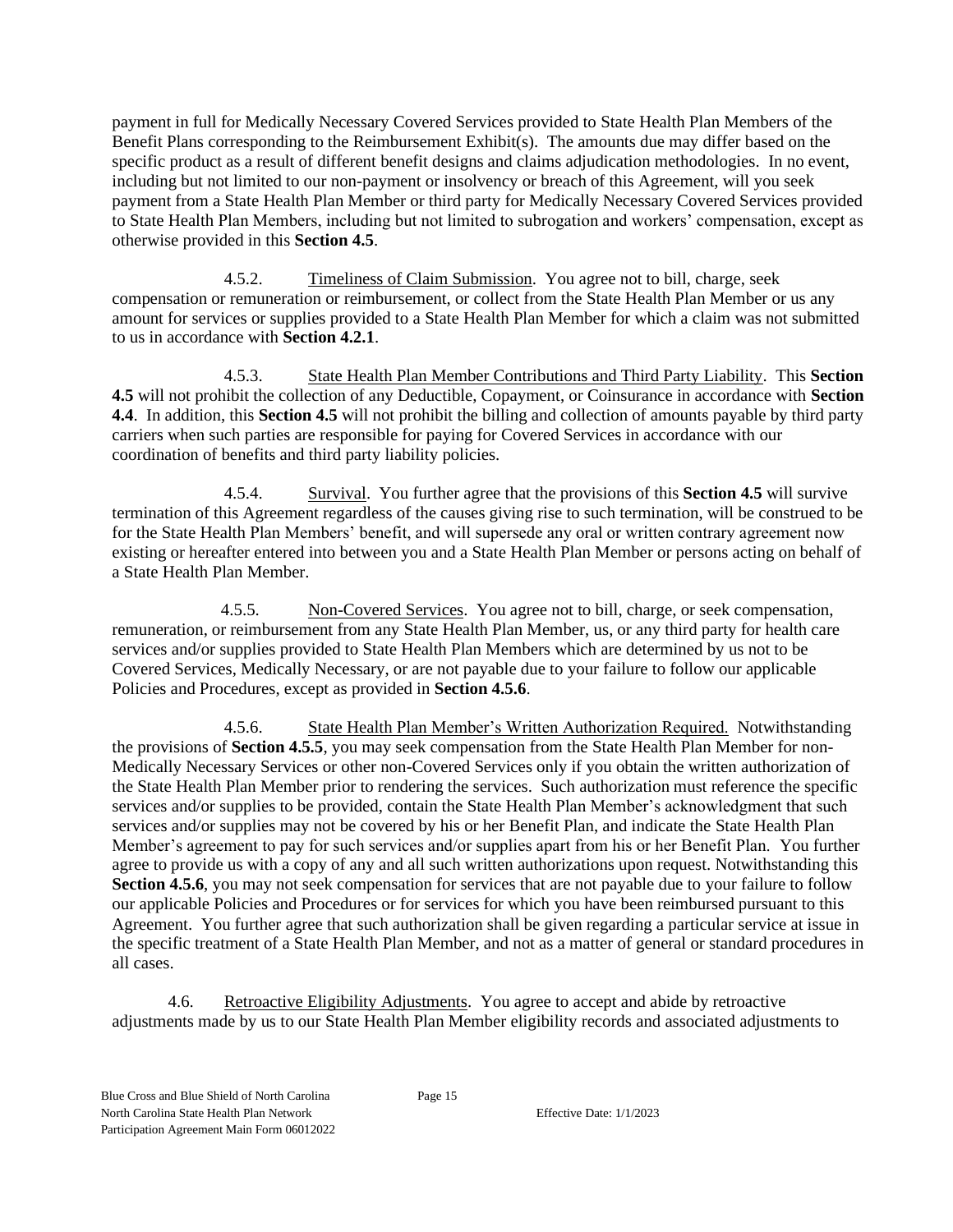your reimbursement. We agree to use best efforts to make retroactive adjustments within ninety (90) days after the date the claim was processed. You agree that if Medically Necessary Covered Services were provided to a State Health Plan Member during any retroactive adjustment period for which that State Health Plan Member is added as an eligible State Health Plan Member, you will reimburse the State Health Plan Member for any payments made by the State Health Plan Member for such services and/or supplies within forty-five (45) days of receiving the retroactive adjustment, except for any applicable Deductibles, Coinsurance, and/or Copayments. Further, you agree to reimburse any payments made by us for any services provided to ineligible members within forty-five (45) days of receiving the retroactive adjustment.

4.7. Coordination of Benefits and Third Party Liability. Notwithstanding any provision of this Agreement to the contrary, you agree that payment to you for Covered Services (i) for which we determine that you have other than primary liability based upon the coordination of benefits provision of the State Health Plan Member's applicable State Health Plan Member's Health Benefit Plan or (ii) for which we have partial liability; shall not be made by us of any amount which when added to all third party benefit payments would exceed the amount you are otherwise entitled to receive as payment under this Agreement or the applicable State Health Plan Member's Benefit Plan, or which you are otherwise required to accept as payment in full. You agree neither to bill nor attempt to collect any additional amounts from us or the State Health Plan Member, except for any remaining Deductible, Coinsurance, and/or Copayment amounts due according to the applicable State Health Plan Member's Benefit Plan. You agree that payment by us in accordance with this Agreement shall fully discharge us, the State Health Plan Member, and all third parties from any and all liability for your charges, including, but not limited to, subrogation and workers' compensation, except for any charges for Deductible, Coinsurance, and/or Copayment amounts due and owing by the State Health Plan Member. You agree not to attempt to collect any additional monies from us, the State Health Plan Member, or any third party for services rendered, including, but not limited to, subrogation and workers' compensation, except for any charges for Deductible, Coinsurance, and/or Copayment amounts due and owing by the State Health Plan Member. Notwithstanding anything to the contrary in this Agreement, you may pursue coordination of benefits as allowed by law from any third party payor that is secondary to us.

## 4.8. Payments and Overpayments.

4.8.1. Government Payer. You acknowledge and agree that the State Health Plan is a government payer and all claim payments made under this contract are paid using funds of the State of North Carolina.

4.8.2. State Health Plan Member Overpayment. You agree that you will implement policies, procedures, and/or processes to identify any Overpayments made to you by State Health Plan Members, and that you will remit any such Overpayment to the State Health Plan Member within sixty (60) days once identified.

4.9. Identity Verification. You agree that, in order to guard against improper use of State Health Plan benefits and with the exception of Emergency Services, you will make a reasonable attempt to verify that the identity of the individual seeking service from you matches the identity of the State Health Plan Member described on the State Health Plan identification card before providing Covered Services. When a State Health Plan Member requires Emergency Services, you agree to make a reasonable attempt to verify the identity of the State Health Plan Member as soon as practicable.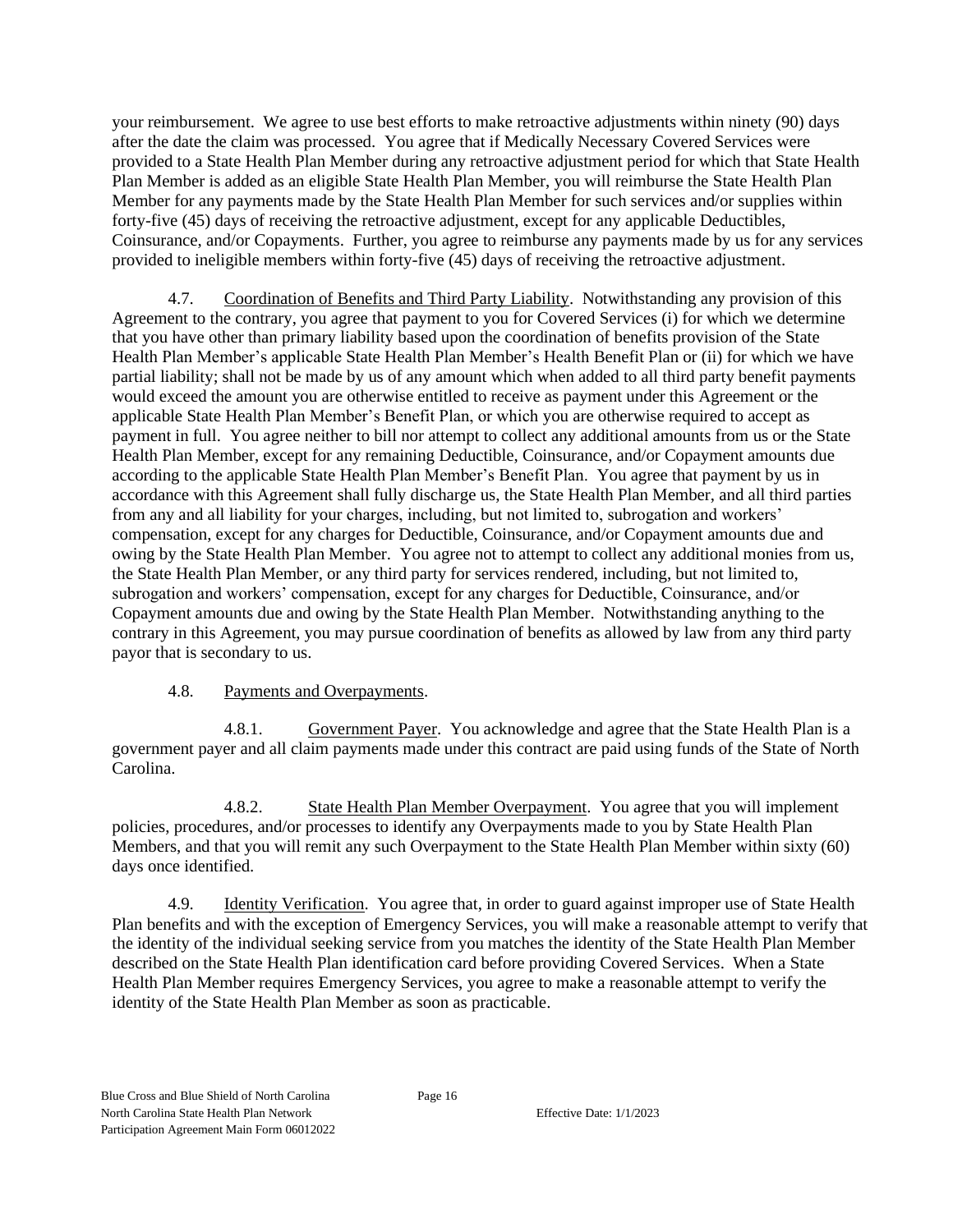4.10. 42 C.F.R. Part 2 Compliance. If you (a) qualify as a substance use disorder "program" as defined in 42 C.F.R. § 2.11, (b) receive, store, process, have access to, maintain, or otherwise deal with "patient identifying information" or "records" as defined in 42 C.F.R. § 2.11, and (c) are "federally assisted" as defined in 42 C.F.R. § 2.11, you acknowledge and agree that you are fully bound by and will fully comply with the federal regulations governing Confidentiality of Substance Use Disorder Patient Records, 42 C.F.R. Part 2, with respect to such information and records, including but not limited to the provisions related to use, disclosure, and re-disclosure thereof.

4.11. **HIE Compliance**. You agree to fully comply with the Statewide Health Information Exchange Act set forth in Article 29B of Chapter 90 of the North Carolina General Statutes. In the event that we reject, return, or otherwise decline to pay or process any claim submitted under this Agreement as a result of non-compliance with the Statewide Health Information Exchange Act, you agree that you will not seek payment from the State Health Plan Member.

### **5. TERM AND TERMINATION.**

5.1. Effective Date and Term. This Agreement will become binding when fully executed and will, along with the applicable Reimbursement Exhibit(s), have an effective date of January 1, 2021 for an initial term of one year subject to the termination rights contained herein. Thereafter, this Agreement will automatically renew for successive one-year renewal terms unless amended or terminated as hereinafter provided. For the sake of clarity and to avoid confusion, this Agreement will govern the provision of services to State Health Plan Members beginning on January 1, 2021. Prior to that date, the terms of this Agreement shall not apply to or govern the reimbursement for any services that you provide to State Health Plan Members.

### 5.2. Termination.

5.2.1. Termination With Cause. This Agreement may be terminated at any time by either party, with cause, upon providing Written Notice of intent to terminate due to material breach of this Agreement and allowing the breaching party no fewer than thirty (30) days to cure. If at the end of such 30 day period the breach has not been cured, the non-breaching party may terminate immediately or, in the nonbreaching party's discretion, such later time upon Written Notice to the breaching party.

5.2.2. Termination Without Requirement of Cause. This Agreement may be terminated by us without requirement of cause upon no fewer than ninety (90) days' prior Written Notice to you. After an initial term of one (1) year from the effective date, this Agreement may be terminated by you, without requirement of cause, upon no fewer than one hundred and eighty (180) days' prior Written Notice to us.

5.2.3. Other Termination Provisions. Notwithstanding any other terms of this Agreement, this Agreement may be terminated immediately by us at our sole option and discretion upon any of the following occurrences:

 5.2.3.1. failure to notify us pursuant to this Agreement, when such failure to notice may materially disadvantage us or State Health Plan Members.

5.2.3.2. failure to comply with our credential verification program.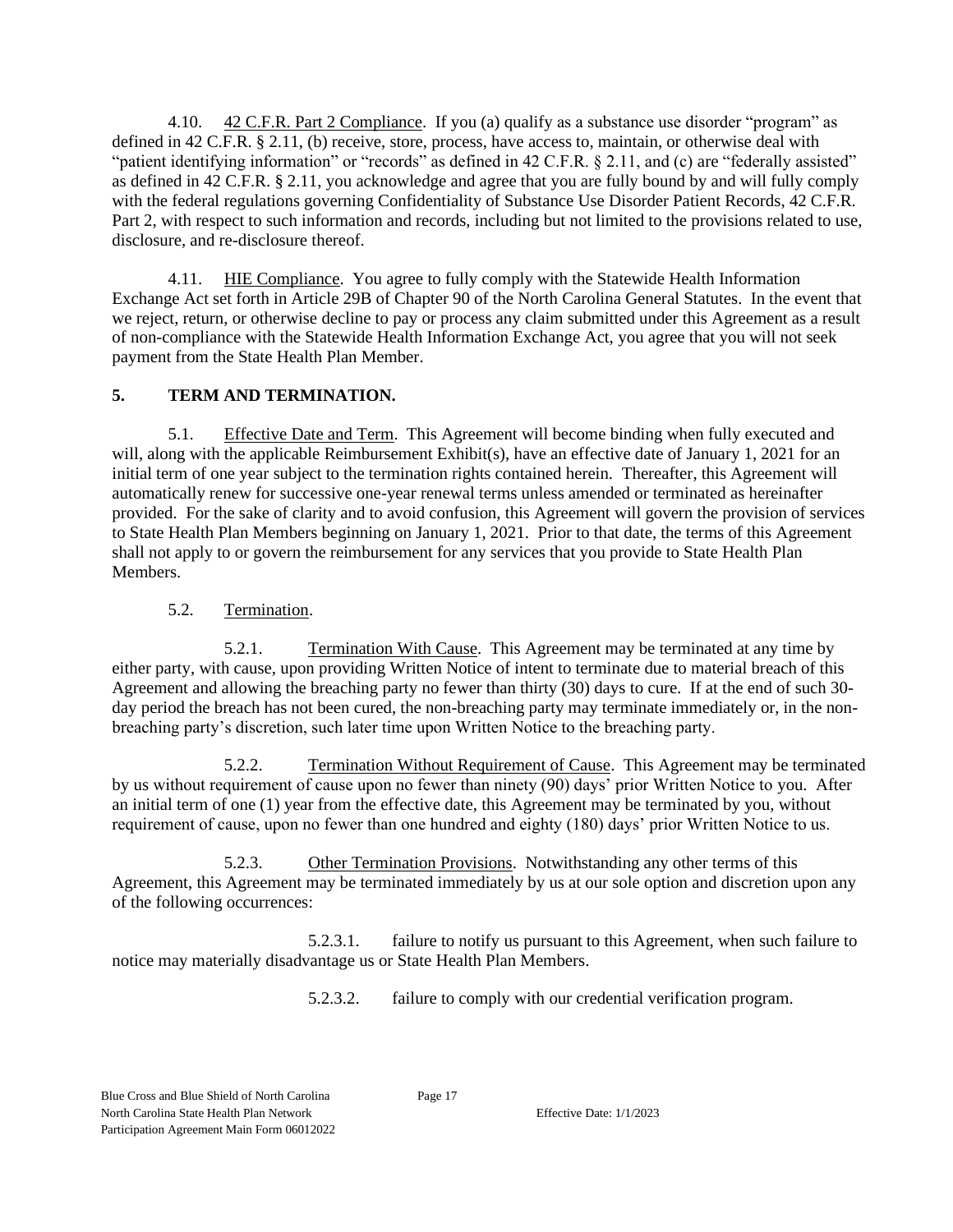5.2.3.3. failure to notify us of Debarment or Exclusion.

5.2.3.4. material changes in your ownership or control, including dissolution or other cessation of your business or professional functions, insolvency, bankruptcy, or a change in your physical location.

5.2.3.5. the existence of any problem or situation that would, in our sole discretion impair your ability to carry out the duties and obligations assumed under this Agreement.

5.2.3.6. your failure to comply with applicable laws and industry standards as set forth in **Section 2.3.2**.

 5.2.3.7. the existence of any problem or situation that would, in our sole discretion, adversely impact State Health Plan Members.

5.2.4. Termination Due to Alteration of Healthcare Insurance. Notwithstanding any other terms of this agreement, we may terminate this Agreement by providing at least thirty (30) days prior Written Notice of termination if, in connection with any state or federal legislation, regulation, or court order, the State Health Plan alters the nature of products it offers or the manner in which the State Health Plan conducts business.

### 5.3. Your Obligations After Termination or Our Insolvency.

5.3.1. Continuing Care. You agree that upon termination of this Agreement or our insolvency, you will remain obligated to continue to provide medical care pursuant to applicable state and federal statutes and consistent with requirements in the Provider Manual to State Health Plan Members that are receiving ongoing care until we can arrange for the State Health Plan Member to select another provider or ninety (90) days from the date of termination, whichever occurs first. You further agree that upon termination of this Agreement or our insolvency, you will be obligated to continue inpatient care until the State Health Plan Member is ready for discharge. In the event of our insolvency, you will be obligated to continue to provide Covered Services for the period for which the State Health Plan Member's premium has been paid. You agree to continue to be obligated to the terms of this Agreement for any such continuing care required under this **Section 5.3.1**. If a given State Health Plan Member falls into more than one of the above categories such that a conflict is created as to the length of time that you are required to provide care, the longer time period shall apply.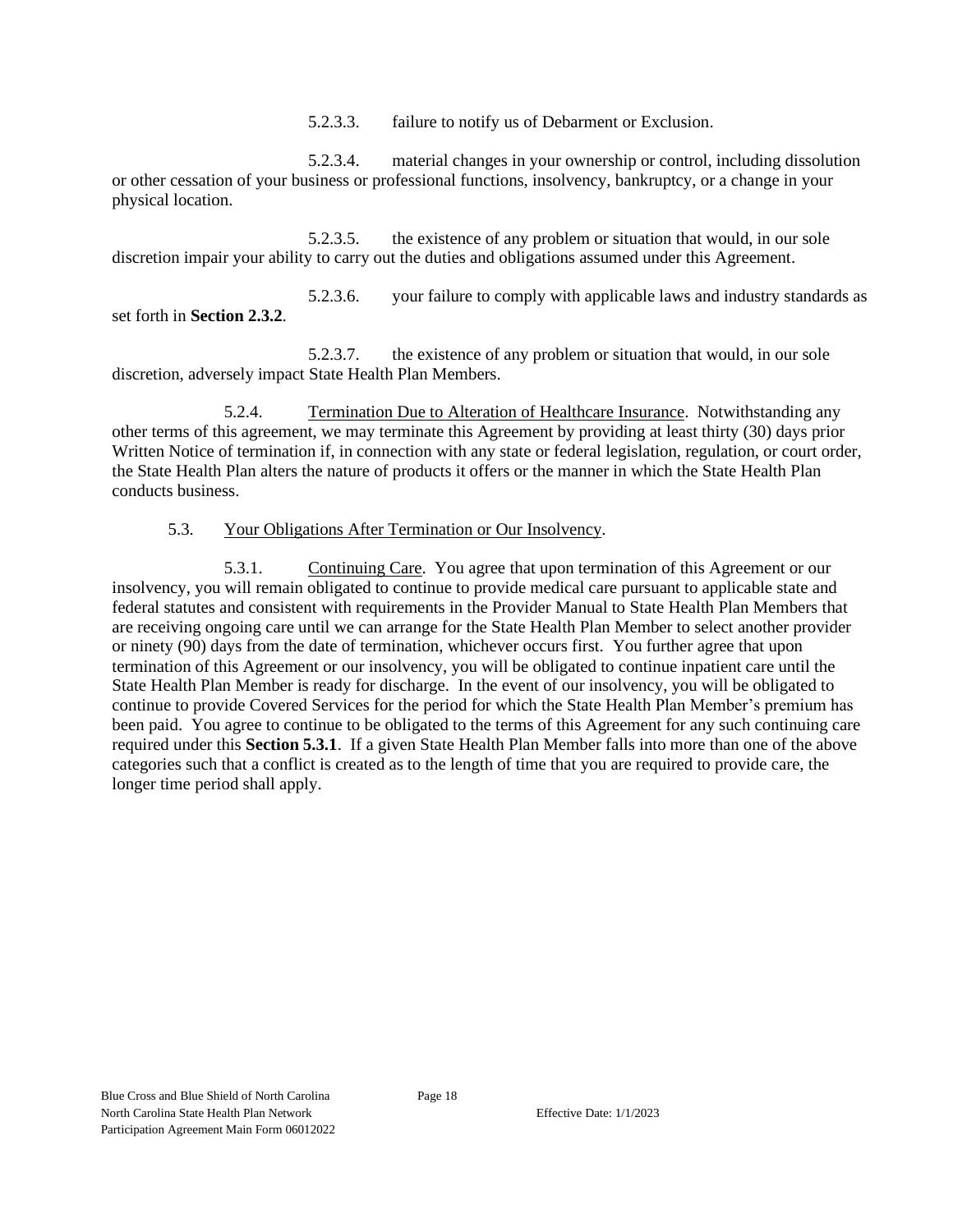5.3.2. Transfer of Duties and Records. You agree that upon termination of this Agreement or our insolvency, you will cooperate in the orderly transfer of administrative duties and medical records to the State Health Plan Member's new provider after obtaining the State Health Plan Member's authorization, and will be responsible for the cost of transferring medical records or copies thereof.

5.3.3. Survival. The provisions of this **Section 5.3** will survive termination of this Agreement.

5.4. Dormancy. In the event you become contracted into the North Carolina State Health Plan Network through a third party after the effective date of this Agreement, this Agreement will automatically enter a state of dormancy for the applicable Benefit Plan(s). Unless otherwise terminated by either party, this Agreement may then be reactivated if we provide no fewer than ninety (90) days advance Written Notice.

#### **6. GENERAL PROVISIONS.**

#### 6.1. Records.

6.1.1. Maintenance and Audit. You agree to maintain legible, complete, timely, accurate, and professionally adequate and appropriate medical and other health records relating to services and/or supplies provided to State Health Plan Members in accordance with our Policies and Procedures, accepted industry standards, and as may be required by law. You agree to maintain medical records on the same basis as for all other patients, and to make such information available to us and other North Carolina State Health Plan Network providers when necessary for the treatment and evaluation of State Health Plan Members or as otherwise required by our Policies and Procedures or determined by us, as permitted by law or the terms and conditions governing the State Health Plan Member's Benefit Plan. You agree that we or our designated representative have the right upon thirty (30) days prior Written Notice, to inspect and audit at reasonable times your medical and financial records relating to services and/or supplies provided to State Health Plan Members and the administration of this Agreement. You agree that all data submitted to us on State Health Plan Members shall be accurate, complete, and truthful, and to provide us with records necessary to confirm the accuracy, completeness, and truthfulness of such data. You further agree there will be no charge or other administrative fee to us, our designated representative, or the State Health Plan Member related to our performance of any audit or your duplication and submission of copies of such records reasonably requested in the performance of such audits. Such right of audit may be for the purpose of complying with requests of the North Carolina Department of Insurance, verifying services provided, verifying contract compliance, or such other lawful purposes as we may require or as are provided for in our Policies and Procedures. Notwithstanding the above, no prior written notice shall be required when we inspect and audit based on suspected fraud or abuse.

6.1.2. Access to Records. You agree to release medical records at no charge to us, and upon request you agree to release medical records to the North Carolina Department of Insurance in conjunction with its regulation of us. We warrant that we have the contractual right with State Health Plan Members to obtain any and all patient information from you for the purpose of making benefit determinations. You agree to obtain any additional State Health Plan Member authorization you determine to be needed for you to release medical records to us. In addition, during and after the term hereof, the North Carolina State Auditor shall have access to persons and records related to this Agreement to verify accounts and data affecting fees or performance under this Agreement.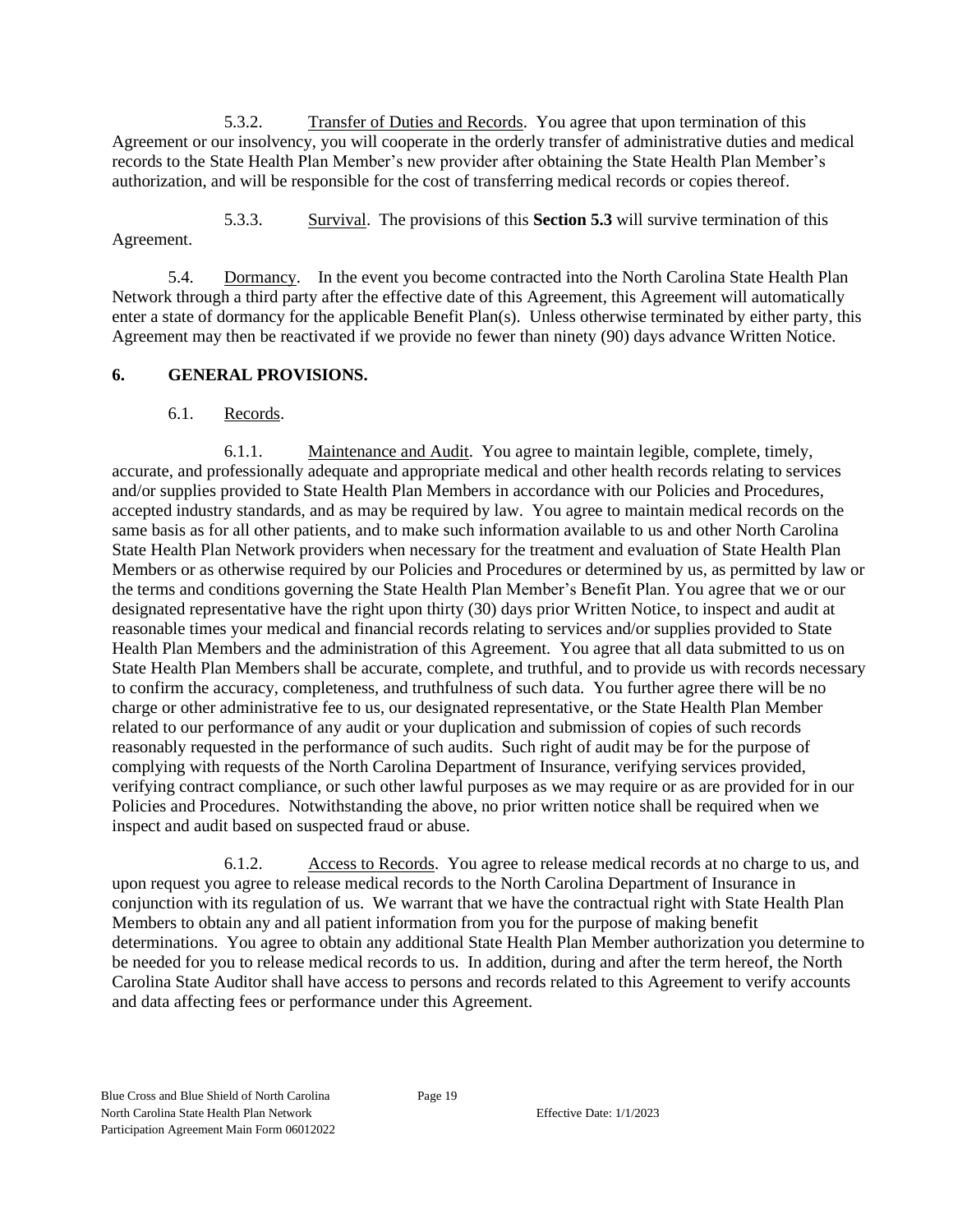6.1.3. Patient Confidentiality. Both parties agree to maintain the confidentiality of State Health Plan Member records and personal information and to use State Health Plan Member information only in connection with lawful purposes. Both parties agree that they cannot use or disclose State Health Plan Member records and personal information in any way that is not explicitly authorized by this Agreement or by applicable law. Both parties further agree to comply with the privacy and security obligations set forth by any applicable state or federal law, including (as applicable), but not limited to those set forth in North Carolina's Insurance Information and Privacy Protection Act (Article 39, Chapter 58 of the North Carolina General Statutes), the Gramm-Leach-Bliley Act, and the privacy and security provisions of the Health Insurance Portability and Accountability Act of 1996 (HIPAA) and any regulations promulgated thereunder. In the event of a conflict between or among any applicable laws or regulations described in this **Section 6.1.3.** in which you cannot perform so that all relevant legal authorities are given effect, you shall notify us and we will confer in good faith to reach mutual agreement about which law will govern the performance under this Agreement. To the extent that the privacy and/or security requirements of applicable law conflict with the provisions of this Agreement, the requirements of the applicable law shall prevail.

6.1.4. Access to Electronic Medical Records. You agree to provide us reasonable access to electronic medical records subject to any data use agreement between the parties and in compliance with applicable state and federal laws.

6.1.5. Survival. The provisions of this **Section 6.1** will survive termination of this Agreement.

6.2. Notices.

6.2.1. Method of Delivery and Date of Receipt.Notices given under this Agreement may be given by one or more of the following methods and will be deemed received by the receiving party as follows: (i) five business days following the date the notice is placed, first-class postage prepaid, in the United States Postal Services; (ii) on the date the notice is hand delivered; (iii) for certified or registered mail, the date on the return receipt; or (iv) for commercial courier service, the date of delivery. Nothing in this Agreement prohibits the use of an electronic medium for a communication other than a Proposed Change to a Fee Schedule, as defined in **Section 6.6.4**, if agreed to by the parties. Notice given pursuant to an electronic medium is deemed received by the receiving party on the date the notice is transmitted or made available electronically.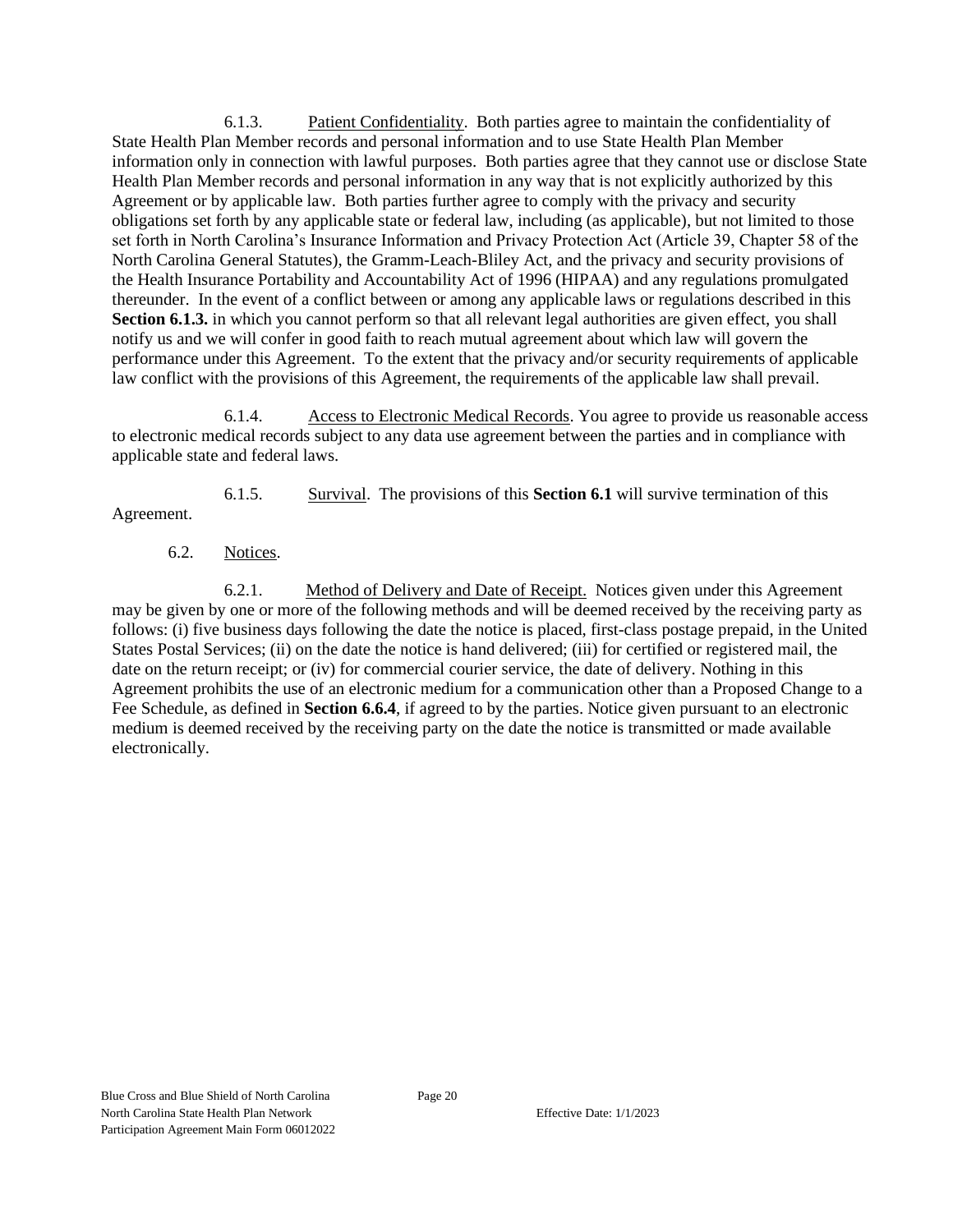6.2.2. Notice Contact. "Notice Contact" means the name or title and address of the person designated on the signature page, below, to whom all correspondence, including proposed amendments and other notices, pertaining to the contractual relationship between the parties shall be provided. Each party to this Agreement shall designate its Notice Contact and shall include the name or title and address of the person to whom the notice shall be sent.

6.2.2.1. Nothing in this Agreement prohibits the parties from mutually agreeing to alternative Notice Contacts.

6.2.2.2. A party may change its Notice Contact or alternative Notice Contact by providing Written Notice to the other party at the Notice Contact or an alternative Notice Contact designated by the other party for this purpose, or as mutually agreed by both parties. A party shall provide Written Notice to the other party's Notice Contact of a change in its Notice Contact no later than thirty (30) days after such change.

6.2.3. Electronic Notices. The parties mutually agree that they may use an electronic medium for communication when this Agreement does not require Written Notice. Other than notices requiring Written Notice, you accept Electronic Communications provided by us as reasonable and proper notice, for the purpose of any and all laws, rules, and regulations, and agree that such electronic form fully satisfies any requirement that such communications be provided to you in writing or in a form that you may keep.

## 6.3. Independent Relationship.

6.3.1. Independent Contractors. The parties agree that both are independent legal entities engaged in the operation of their own respective businesses. In the performance of the obligations of this Agreement, each party will be at all times acting and performing as an independent contractor with respect to the other party, and no party will have or exercise any control or direction over the method by which the other party will perform such work or render or perform such services and functions. Neither party is, nor is to be considered the agent or employee of the other party for any purposes whatsoever. You further represent and warrant that you are not an intermediary as may be determined by the North Carolina Department of Insurance.

6.3.2. Association Relationship. You hereby expressly acknowledge your understanding that this Agreement constitutes a contract between the parties, that Blue Cross and Blue Shield of North Carolina is an independent corporation operating under a license from the Blue Cross and Blue Shield Association, an association of independent Blue Cross and Blue Shield plans, (the "Association") permitting us to use the Blue Cross and/or Blue Shield service marks in the State of North Carolina, and that Blue Cross and Blue Shield of North Carolina is not contracting as the agent of the Association. You further acknowledge and agree that you have not entered into this Agreement based upon representations by any person other than us and that no person, entity, or organization other than us will be held accountable or liable to you for any of our obligations to you created under this Agreement. This paragraph will not create any additional obligations whatsoever on our part other than those obligations created under other provisions of this Agreement.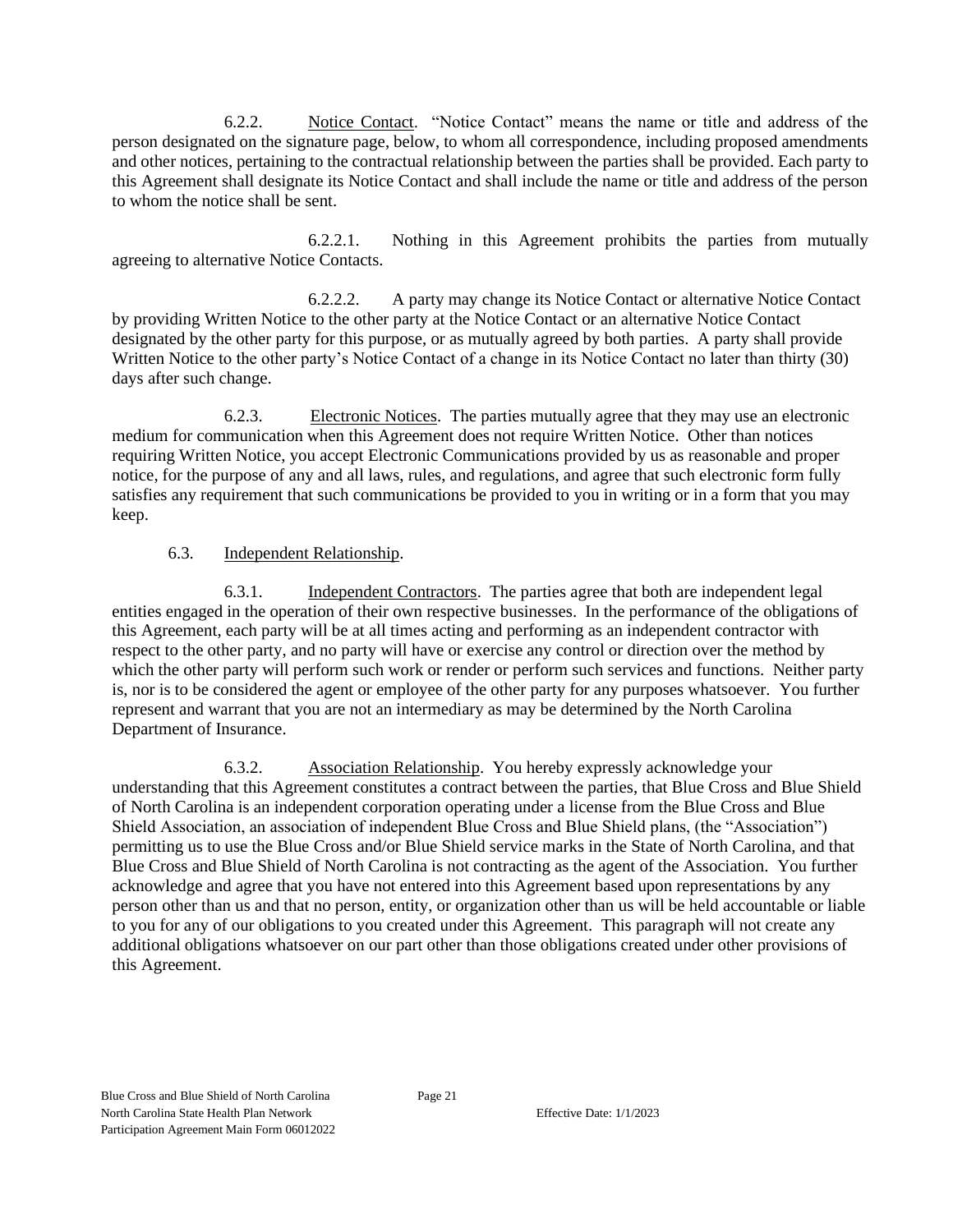6.3.3. Rights of Third Parties. This Agreement is a contract between the parties and will not be construed, interpreted, or deemed to confer any rights whatsoever to any third party or parties.

### 6.4. Assignment and Novation.

6.4.1. Assignment, Delegation, or Transfer by You. No assignment, delegation or transfer of the rights, duties, or obligations of this Agreement, or any part of it, will be made by you without our prior written consent, such written consent to be requested by Written Notice no fewer than ninety (90) days' prior to the proposed assignment, delegation, or transfer.

6.4.2. Assignment or Delegation by Us. Except as specifically provided elsewhere in this Agreement, no assignment of the rights, duties, or obligations of this Agreement, or any part of it, may be made by us without your prior written consent; provided, however, that we may assign this Agreement, in whole or in part, to an Affiliate, including but not limited to our subsidiaries; another Blue Cross and/or Blue Shield Plan or corporate affiliate thereof; or other successor in interest in connection with a merger, sale, or transfer of substantially all of our assets or in connection with a reorganization. We will give you no fewer than ninety (90) days' prior Written Notice of the delegation or transfer of any of our duties or obligations under this Agreement.

6.4.3. Novation to State Health Plan. You agree that we shall have the unqualified right, which may be exercised in our sole and absolute discretion, to novate this Agreement, along with all of our rights and obligations hereunder, to the State Health Plan on or after January 1, 2022. We will give you no fewer than ninety (90) days' prior Written Notice of any such novation that specifies the effective date of the novation and, with such notice, we will provide you with a revised form of this Agreement that (a) replaces all references to Blue Cross and Blue Shield of North Carolina with references to the State Health Plan and/or its Third Party Administrator, (b) otherwise eliminates any and all reference to the "Blue Cross" and/or "Blue Shield" marks, and (c) removes and/or modifies any provisions that are not applicable to the State Health Plan. You agree that this Agreement will be deemed amended – without the need for any further action by any party – as of the effective date of the novation to encompass such changes to this Agreement and that such amendment shall be a condition precedent to the effectiveness of such novation.

6.5. Informal Resolution. The parties agree to meet and confer in good faith to resolve any problems or disputes that may arise under this Agreement.

6.5.1. Contacting Us. In the event that a dispute under this Agreement cannot be addressed to your satisfaction by our customer services department, you should contact our Network Management department.

6.6. Entire Agreement and Amendments.

6.6.1. Entire Agreement. This Agreement, together with the attached Exhibits, Provider Manual, and documents incorporated by reference, constitutes the entire Agreement between the parties with respect to the provision of services to State Health Plan Members. Except as otherwise expressly provided in this Agreement, any prior agreements between Blue Cross and Blue Shield of North Carolina and you (or portions thereof), promises, negotiations, or representations, either oral or written, relating to the provision of services to State Health Plan Members covered under this Agreement shall have no further force and effect beginning on January 1, 2021, but only with respect to the provision of services to State Health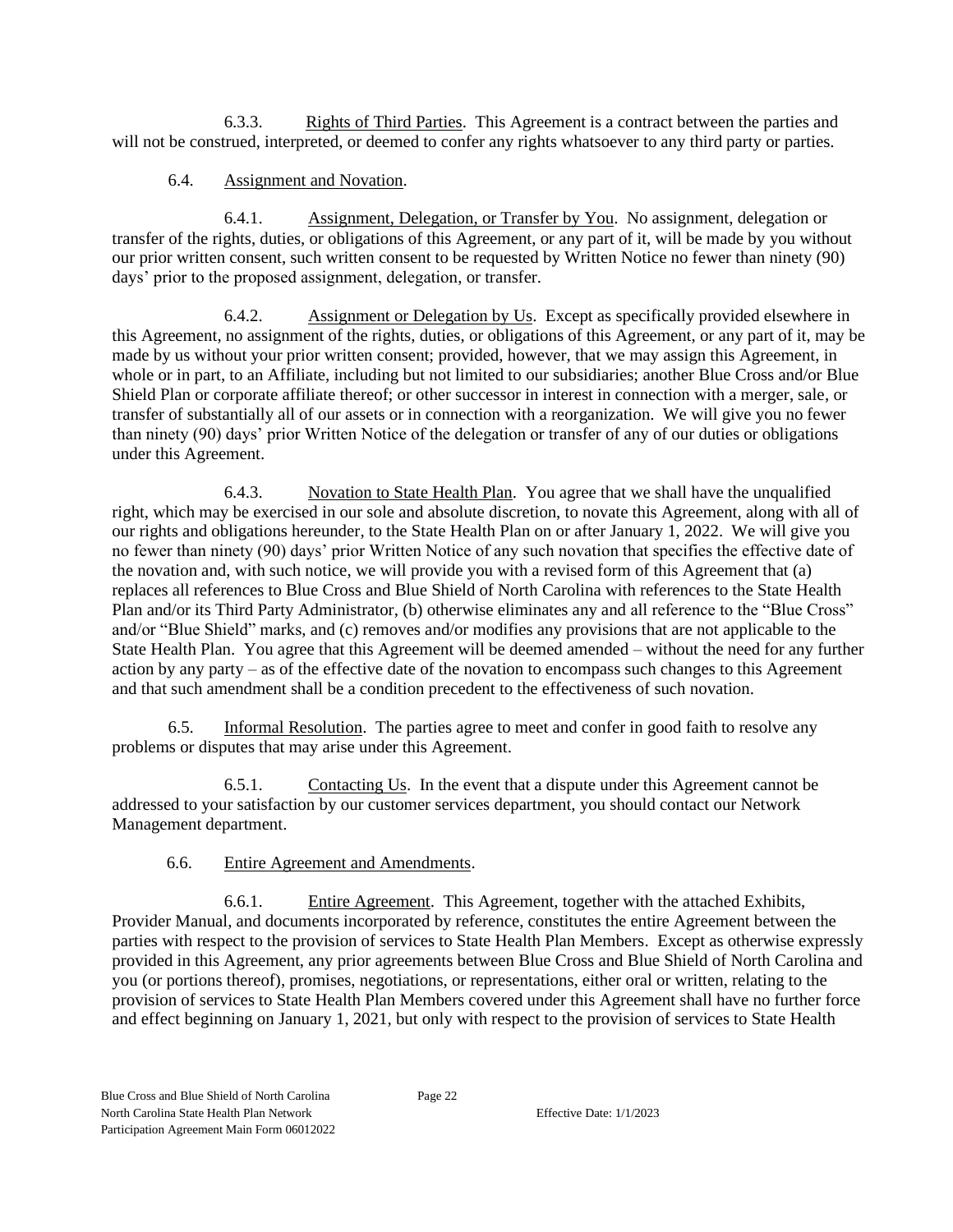Plan Members. In other words, neither this Agreement, this **Section 6.6.1**, nor any other provision in this Agreement will have any effect on any other agreement between the Parties that relates to the provision of services to individuals or entities whose insurance coverage is provided by an entity other than the State Health Plan. This Agreement will only supersede any such agreement to the extent that such agreement would otherwise address the provision of services to State Health Plan Members by you.

6.6.2. Counterparts. This Agreement may be executed in any number of counterparts, and by each of the undersigned on separate counterparts, and each such counterpart shall be deemed to be an original, but all such counterparts put together shall constitute but one and the same Agreement.

6.6.3. Amendments. This Agreement may be amended by written mutual agreement of the parties, or as follows:

6.6.3.1. Changes in Law. In the event that we determine that federal and/or state law or regulation or applicable accrediting organization requires amendments to this Agreement, we agree to provide you no fewer than sixty (60) days' prior Written Notice of such amendments and upon expiration of such sixty (60) day period, this Agreement will be automatically amended to include the amendments set forth in our Written Notice.

6.6.3.2. Benefit Plans. The Benefit Plans subject to this Agreement are those the self-funded plans offered by the State Health Plan. Additional specified benefit plans or products offered by the State Health Plan may be added to or excluded from this Agreement by us by providing no fewer than sixty (60) days' prior Written Notice to you. If you object to such notice you may, within thirty (30) days of such notice, give us ninety (90) days' prior Written Notice of termination of this Agreement. If you object, we will either at our discretion (i) withdraw our proposed change in which case your Written Notice of termination will have no force or effect; or (ii) accept your Written Notice of termination and not apply the proposed change to you during the termination notice period.

6.6.3.3. All Other Terms. We may amend any terms of this Agreement, other than changes to the Fee Schedules addressed in **Section 6.6.4**, by providing no fewer than sixty (60) days' prior Written Notice to you. If you object to such notice you may, within thirty (30) days of such notice, give us ninety (90) days' prior Written Notice of termination of this Agreement. If you object, we will either at our discretion (i) withdraw our proposed change in which case your Written Notice of termination will have no force or effect; or (ii) accept your Written Notice of termination and not apply the proposed change to you during the termination notice period.

#### 6.6.4. Changes in Fee Schedules**.**

 6.6.4.1**.** We shall give Written Notice to your Notice Contact pursuant to N.C.G.S. §§ 58-50-270 through 58-50-285 or successor thereto of a proposed change to the terms of this Agreement, including terms incorporated by reference, that modifies the Fee Schedule and that is not a change required by federal or State law, rule, regulation, administrative hearing, or court order ("Proposed Change to a Fee Schedule"). The Proposed Change to a Fee Schedule shall be dated, labeled "Amendment," signed by us, and include an effective date for the Proposed Change to a Fee Schedule. The effective date shall be at least sixty (60) days from the date of receipt of the Proposed Change to a Fee Schedule, or greater if otherwise required by this Agreement.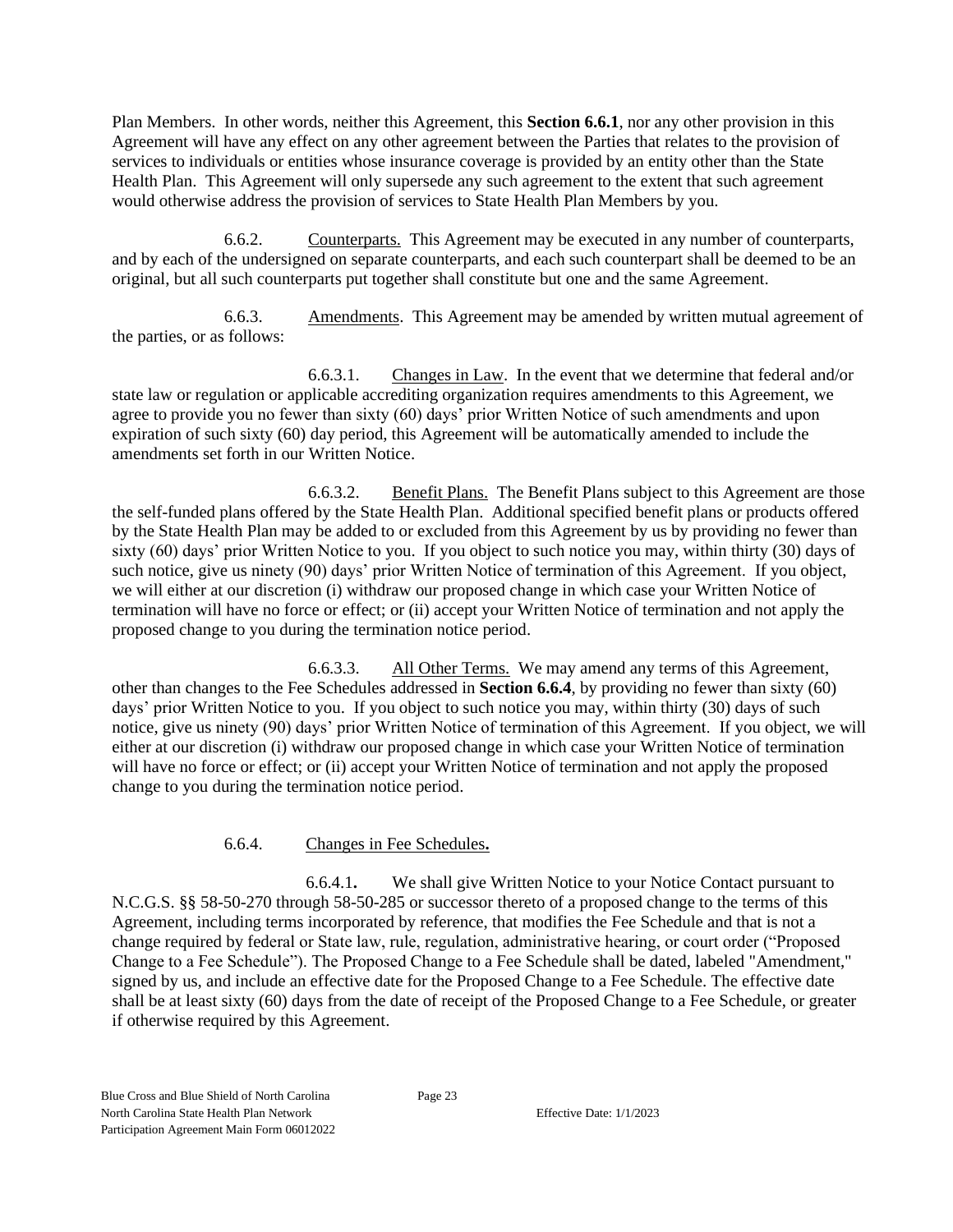6.6.4.2. We shall give you at least sixty (60) days from the date of receipt of the Proposed Change to a Fee Schedule to object to the Proposed Change. If you do not object to us by Written Notice within sixty (60) days from the date of the receipt of the Proposed Change to a Fee Schedule, the Proposed Change to a Fee Schedule shall be effective upon the effective date specified in the Proposed Change to a Fee Schedule unless we give Written Notice to you that we will not implement the Proposed Change to a Fee Schedule as to you. If you object to the Proposed Change to a Fee Schedule, then the Proposed Change to a Fee Schedule is not effective and, notwithstanding any other provisions of this Agreement, we shall be entitled to terminate this Agreement upon sixty (60) days Written Notice to you.

 6.6.4.3. The parties may negotiate contract terms that provide for mutual consent to a Proposed Change to a Fee Schedule, a process for reaching mutual consent, or alternative Notice Contacts.

6.7. Governing Law and Forum. This Agreement shall, in all instances and under all circumstances, be governed by, and construed in accordance with, the laws of the State of North Carolina, excluding its choice of law and/or conflicts of law provisions. The parties hereby consent and agree that the venue for any legal action under or relating to this Agreement shall be an appropriate venue in North Carolina. Notwithstanding the aforementioned, you consent to change of venue in accordance with N.C.G.S. § 1-83, to Wake County, North Carolina, at our sole election. You agree that any dispute arising out of this agreement with an amount in controversy of at least one million dollars (\$1,000,000) may be designated at our sole election as a mandatory complex business case pursuant to N.C.G.S. § 7A-45.4(a)(9) and you hereby consent to jurisdiction of said dispute in the North Carolina Business Court. Notwithstanding any other language or provision of this Agreement, nothing herein is intended nor shall be interpreted as a waiver of any right or remedy, or claim or defense based on the principle of sovereign immunity or other State or federal constitutional provision or principle, available to the Plan, as a political subdivision of the State of North Carolina, under applicable law.

#### 6.8. Waiver and Severability.

6.8.1. Waiver. The waiver of either party of a breach or violation of any provision of this Agreement will not be construed to be a waiver of any subsequent breach thereof.

6.8.2. Severability. In the event any provision of this Agreement conflicts with or is rendered invalid or unenforceable by the laws under which this Agreement is to be construed, or if any other provision is held invalid by a court with jurisdiction over the parties to this Agreement, such provision will be deleted from this Agreement and this Agreement will be construed to give effect to the remaining provisions of it.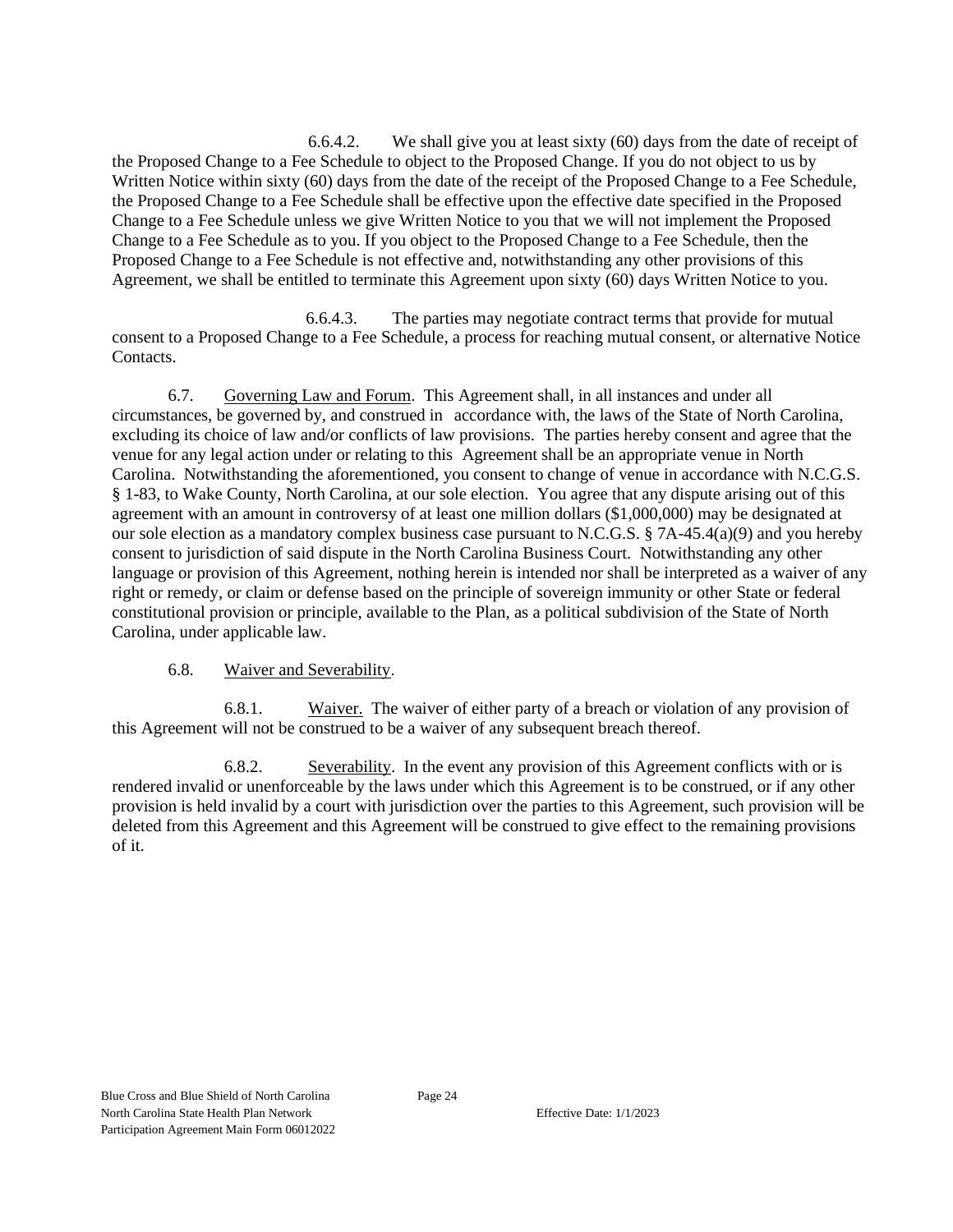#### 6.9. Transparency of this Agreement and Confidentiality of Other Proprietary Information.

6.9.1. General. You acknowledge and agree that this Agreement, including any associated Reimbursement Exhibit(s), are not confidential, proprietary, or otherwise subject to the North Carolina Trade Secret Protection Act, Article 24 of Chapter 66 of the North Carolina General Statutes. This Agreement and its associated Reimbursement Exhibit(s) shall be a public record under the North Carolina Public Records Act, Chapter 132 of the North Carolina General Statutes.

6.9.2. Other Blue Cross and Blue Shield of North Carolina Information. Notwithstanding **Section 6.9.1** and with the exception of this Agreement and its associated Reimbursement Exhibit(s), you agree that: (i) any documents, information, or data from the Blue Cross and Blue Shield Association or other Blues Plan, (ii) any of our programs, policies, or data, and (iii) our trade secret information shall be and remain confidential. (Collectively, Subsections (i) through (iii) above are referred to as the "Confidential Information.") You will not disclose the Confidential Information to any third party without our prior written consent, except for your attorney(s), agent(s), and consultant(s) ("Approved Third Parties"), subject to the restrictions in **Section 6.9.3**, unless such disclosure is required by law, including ERISA, for licensure or for compliance with any accreditation requirements. Your consultants, attorneys, and agents may only use the Confidential Information on your behalf for the purposes and obligations set forth in this Agreement. You agree not to solicit or accept Confidential Information pertaining to any providers that are not a party to this Agreement.

6.9.3. Trade Secret Information. You agree that the Confidential Information includes our proprietary and trade secret information, as defined under Article 24, Chapter 66 of the North Carolina General Statutes ("Trade Secret Information"), and that release of our Trade Secret Information to any third party other than Approved Third Parties is not permissible and may constitute violation of applicable laws. Our Trade Secret Information includes information which we identify as Trade Secret Information or that a third party would reasonably consider to be a Trade Secret.

6.9.4. Disclosure to Approved Third Parties**.** You may not disclose Confidential Information to any Approved Third Party until such party has first executed an agreement with you with terms at least as stringent as those in this Agreement, to keep confidential all Confidential Information that you disclose to them. Upon request, you agree to provide copies of your Approved Third Party agreement(s) to us.

6.9.5.Survival.The provisions of this **Section 6.9** shall survive termination of this Agreement.

6.10. Headings. The headings of sections contained in this Agreement are for reference purposes only and will not affect in any way the meaning or interpretation of this Agreement.

6.11. Exclusive Contract. This Agreement is not exclusive and either party may freely contract and enter into other similar arrangements with other persons, firms, or entities. Nothing contained herein will be interpreted to restrict either party from participating in any health care delivery system or program. Nothing in this Agreement will guarantee you any minimum or specific number of State Health Plan Members.

6.12. Force Majeure. Neither party shall be required to meet an obligation under this Agreement where the inability to meet such obligation is the result of any act of God, governmental act, act of terrorism, war, fire, flood, earthquake or other natural disaster, explosion or civil commotion ("Force Majeure"). The performance of a party's obligations under this Agreement, to the extent affected by the delay, shall be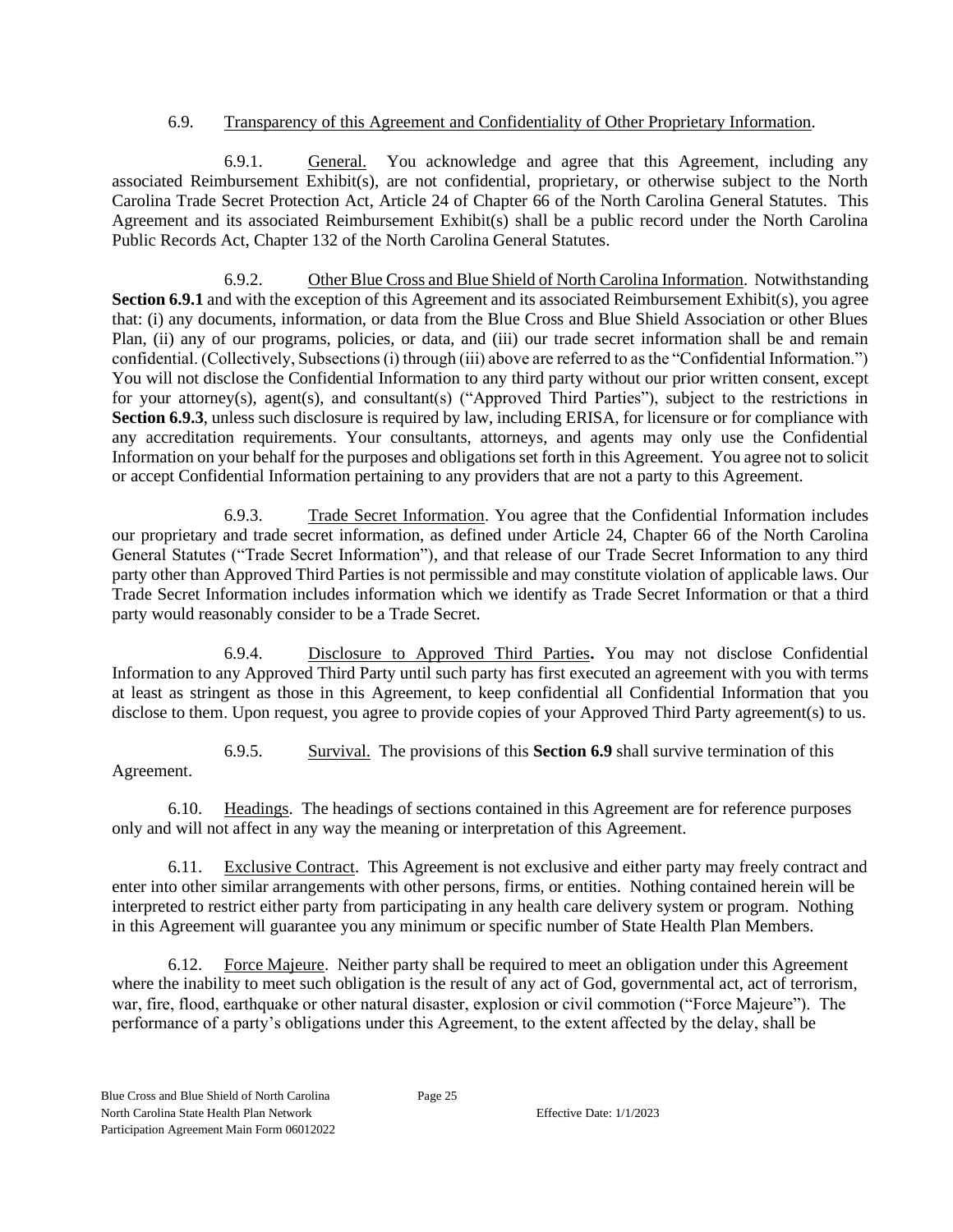suspended for the period during which the cause or the party's substantial inability to perform arising from the cause persists. If the performance of any obligation under this Agreement is excused or delayed by Force Majeure and that obligation is a condition precedent for the performance of an obligation by the other party, performance of the obligation by the second party shall be excused or delayed to the same extent as the performance of the obligation by the first party.

6.13. Construction. Notwithstanding that one Party may have prepared the initial draft of this Agreement or played the greater role in preparation of subsequent drafts of this Agreement, each Party agrees that it has negotiated at arm's length and had the opportunity for its legal counsel to review and revise this Agreement. Accordingly, both Parties shall be deemed the drafter of this Agreement and this Agreement shall be construed as though jointly prepared by the Parties, without favor to either Party. Any rule of construction to the effect that ambiguities are to be resolved against the drafting party shall not be employed in the interpretation of this Agreement or of any amendments, attachments, schedules, exhibits, or any other documents incorporated into this Agreement.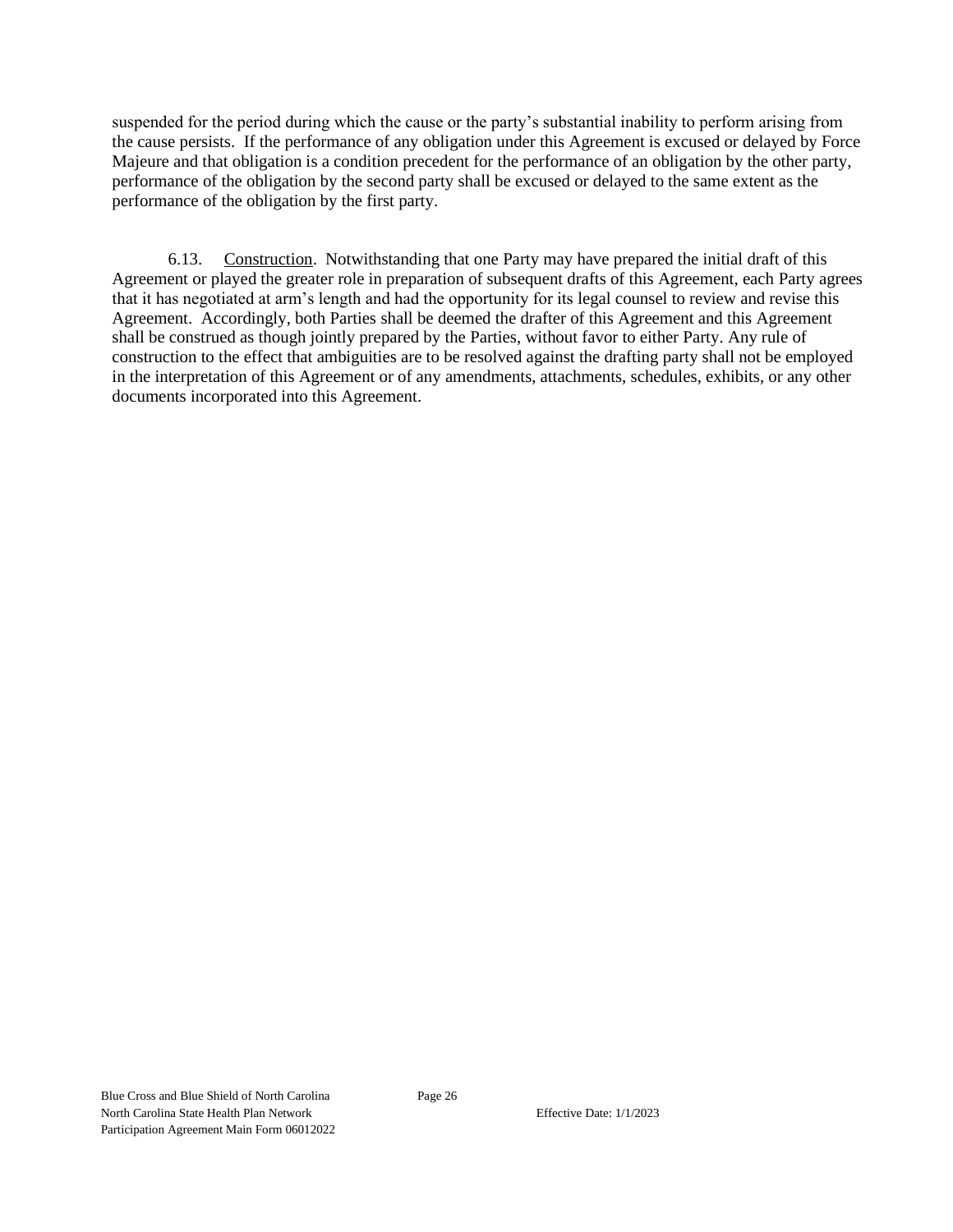| Mailed Notices to us will be addressed as follows:<br>Blue Cross and Blue Shield of North Carolina<br>P.O. Box 2291 | Mailed Notices and Electronic notice, if sent by e-<br>mail, to you will be addressed using the notice<br>contact information that appears on the following<br>signature page. |
|---------------------------------------------------------------------------------------------------------------------|--------------------------------------------------------------------------------------------------------------------------------------------------------------------------------|
| Durham, NC 27702<br>Attn: Vice President, Network Management                                                        |                                                                                                                                                                                |

# **PROVIDER SIGNATURE PAGE**

IN WITNESS WHEREOF, the undersigned party has caused its duly authorized representative to sign and acknowledge its agreement to the terms of the North Carolina State Health Plan Network Participation Agreement, which will become effective in accordance with the foregoing terms. You further agree that your submission of this signature page to Blue Cross NC also constitutes written notice to Blue Cross NC of updated notice address under provider's separate contract with Blue Cross NC for commercial (under 65) lines of business.

| Provider Legal Name:                | Federal Tax Identification Number(s) (TIN):                         |  |
|-------------------------------------|---------------------------------------------------------------------|--|
| By (Signature):                     |                                                                     |  |
| Print Name:                         | Type 2 Outbound (Payment) National Provider<br>Identifier(s) (NPI): |  |
| Title:                              |                                                                     |  |
| Date:                               |                                                                     |  |
| <b>Contract Contact Name:</b>       |                                                                     |  |
| <b>Contractual Notice Address:</b>  |                                                                     |  |
|                                     |                                                                     |  |
| Notice Email Address:               |                                                                     |  |
| <b>Notice Contact Phone Number:</b> |                                                                     |  |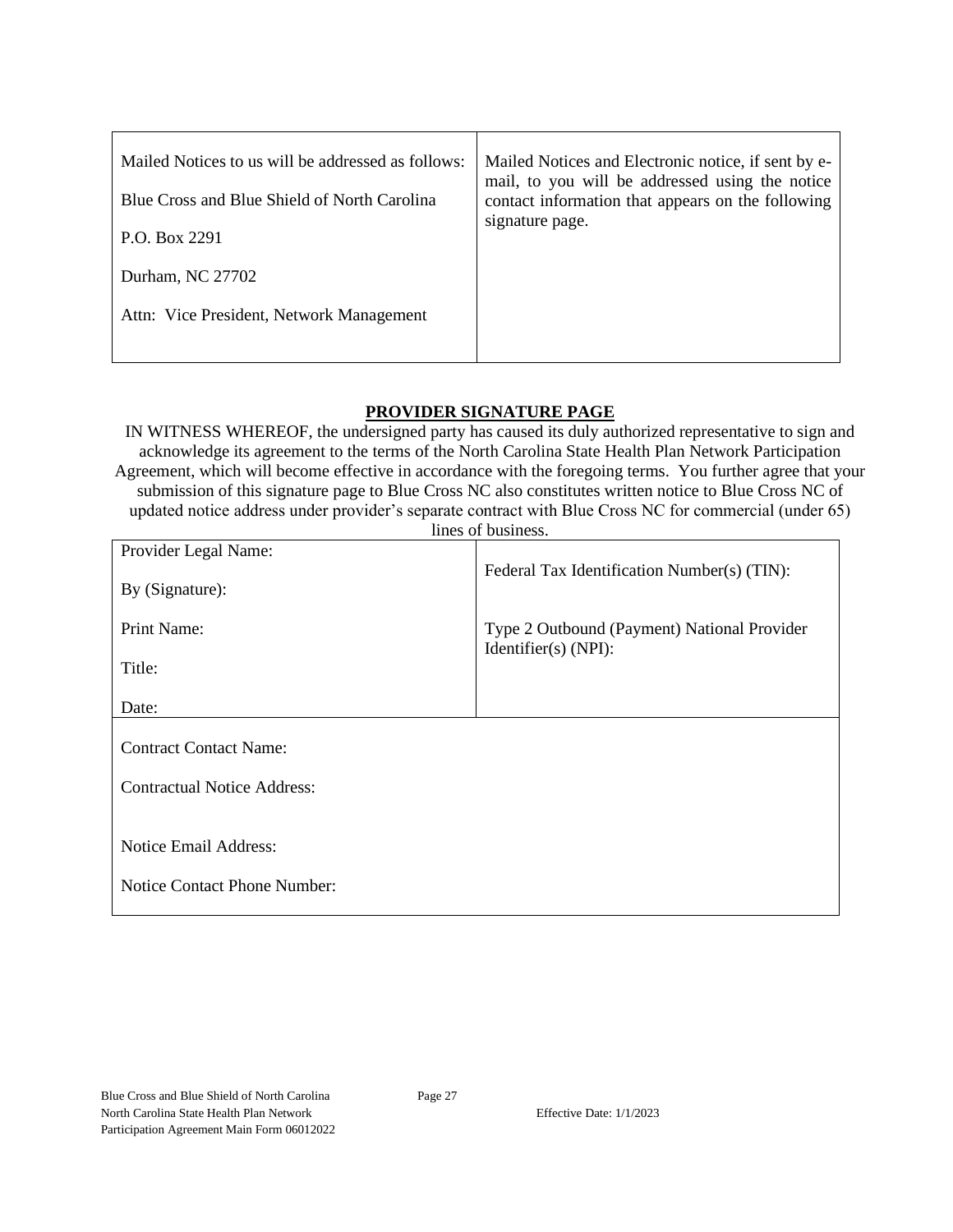#### **NORTH CAROLINA STATE HEALTH PLAN NETWORK PARTICIPATION AGREEMENT**

### **BLUE CROSS NC SIGNATURE PAGE**

IN WITNESS WHEREOF, the undersigned party has caused its duly authorized representative to sign and acknowledge its agreement to the terms of the North Carolina State Health Plan Network Participation Agreement, which is effective in accordance with the foregoing terms.

### **Blue Cross and Blue Shield of North Carolina**

By:

Print Name:

Title:

Date: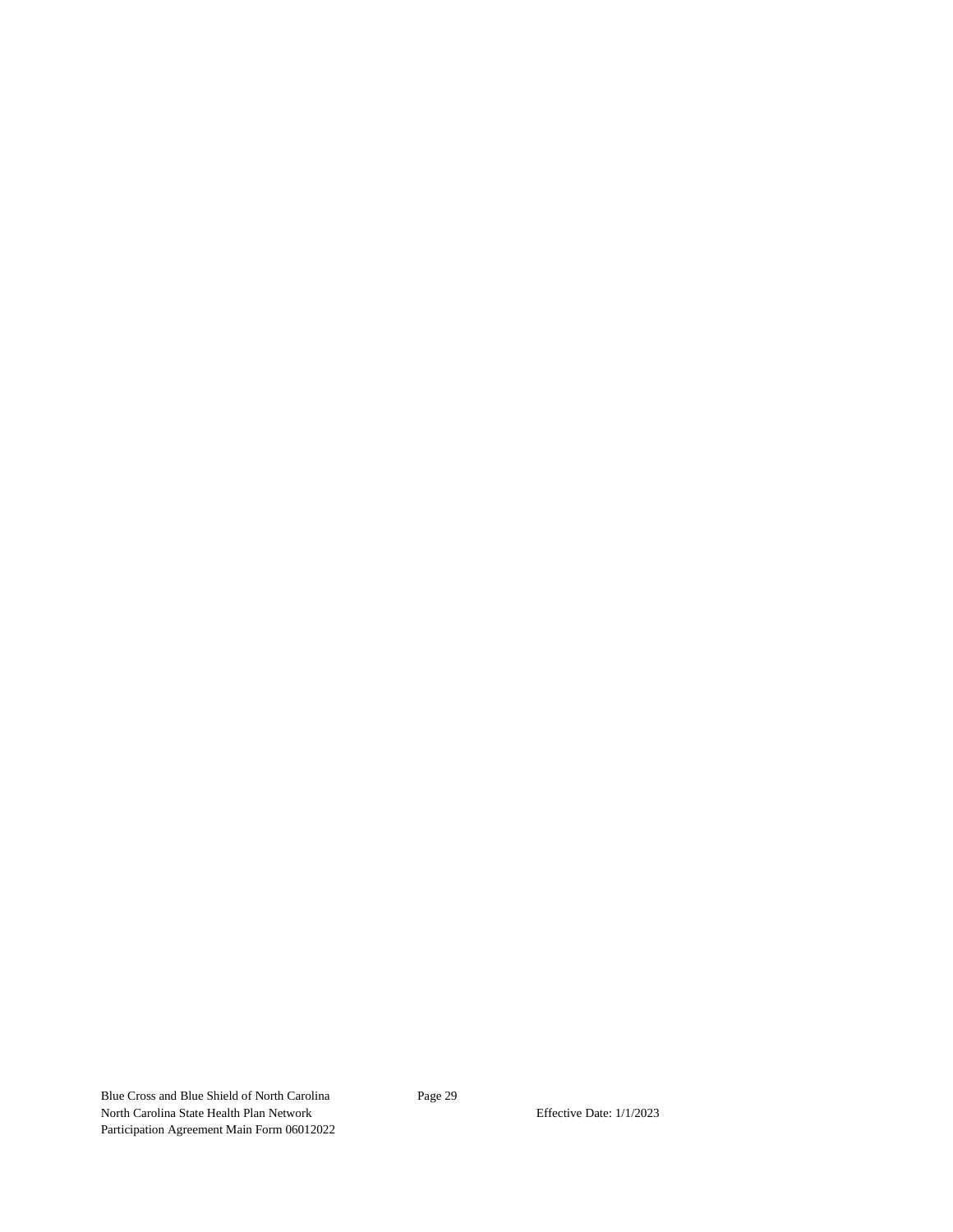Blue Cross and Blue Shield of North Carolina North Carolina State Health Plan Network Participation Agreement Main Form 0601202 2